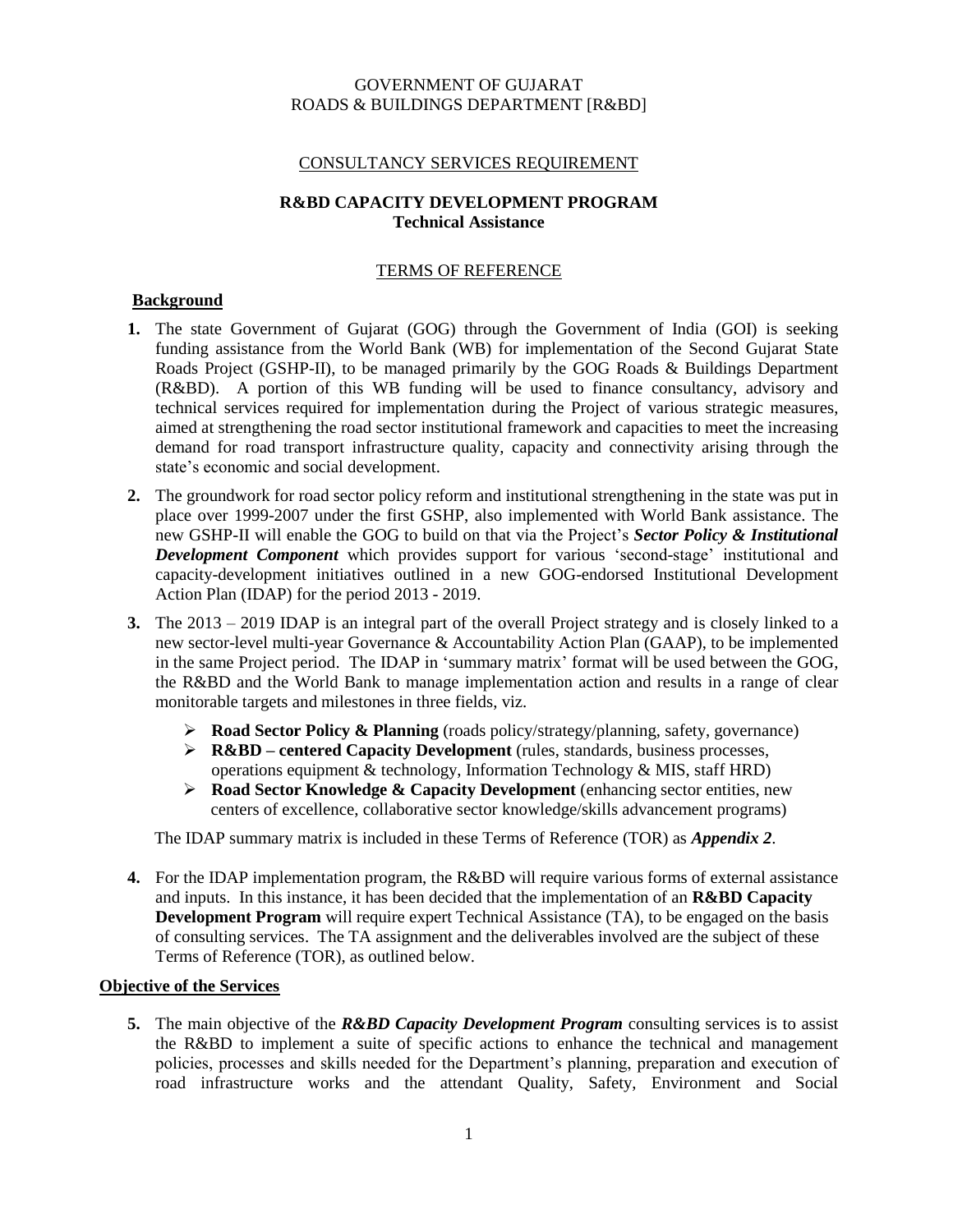responsibilities and actions, for ongoing R&BD effectiveness in road network infrastructure provision and management.

- **6.** The various tasks in this assignment shall be undertaken by the selected TA provider (hereafter referred to as 'the consultant') in an integrated manner as one overall 'package'. The 'package' shall also include broadly-based 'decision-making facilitation and support' to the Client in the process of submitting findings and recommendations to GOG for decisions where required, and in subsequent decision-implementation action. The consultant shall therefore also provide some expertise in legislative, statutory and/or administrative drafting and documentation at various stages during the overall assignment.
- **7.** The focus and contents of some parts of this assignment will involve functions and processes in the R&BD and linked GOG entities that are also being addressed (albeit with different aims) by other Project-funded TA/consulting services, such as the Quality Control / Quality Management operations and services of the Gujarat Engineering Research Institute (GERI). The areas of potential overlap between this assignment and other initiatives will be jointly determined at mobilization. During the assignment, the consultant will be expected to proactively liaise with and consult other providers of relevant TA/consulting services, to help the R&BD to ensure harmonization and integration of related activities and outputs.

#### **Tasks Comprising this Assignment**

**8.** The suite of specific actions required to be undertaken under these services is as follows.

#### *Task 1: Comprehensive review and updating of R&BD works Code & Manual*: Requires:

- i.) Updating of procedures, responsibilities and accountabilities in all works stages from project inception / planning to completion, in conformity / consistency with GOI and GOG accounting and audit requirements;
- ii.) Identification and scoping of content on any important new subjects / matters now needing to be covered, such as Traffic & Road Safety Engineering, Works Zone Safety, PPP policy / guidelines, Environment and Social (safeguards) Management, including by securing specialist inputs on such fields from other expert resources available to R&BD under other GSHP-II activities, such as the Project Management Consultants (PMC) team;
- iii.) Revision of provisions on dispute redressal mechanism(s) to acknowledge relevant current 'complaints handling' policy and processes as well as RTI Act provisions;
- iv.) Preparing and including up-to-date sections on e-Procurement requirements/processes and related e-Governance aspects;
- v.) Assistance to R&BD for any required review / updating of standard bidding and/or contractual documents for all GOG procurement of works, goods and services, where such are to incorporated in or linked with the revised Code & Manual; where appropriate; and
- vi.) Facilitating Workshop(s) and other consultative activities for engagement of R&BD managers and staff and other GOG stakeholders in the Code & Manual review.

*Task 1 Deliverable*: Finalized draft of the revised/updated R&BD works Code & Manual

#### *Task 2: Enhance R&BD capacity in Road Safety in roads development, operation and maintenance*: Requires:

- **i.)** Review of the current provisions for road safety measures required in R&BD road works, operation and maintenance;
- **ii.)** Review the efficacy of the 'safety audit' procedures in R&BD and of the processes for taking-up audit results in preparing works design, estimates and measures for work zone safety and road user safety to be taken during execution of work;
- **iii.**) Identification of relevant international best practice in implementing and sustaining road safety measures in roads development and road-asset management which can be progressively adopted by R&BD, keeping in view the Gujarat road network characteristics,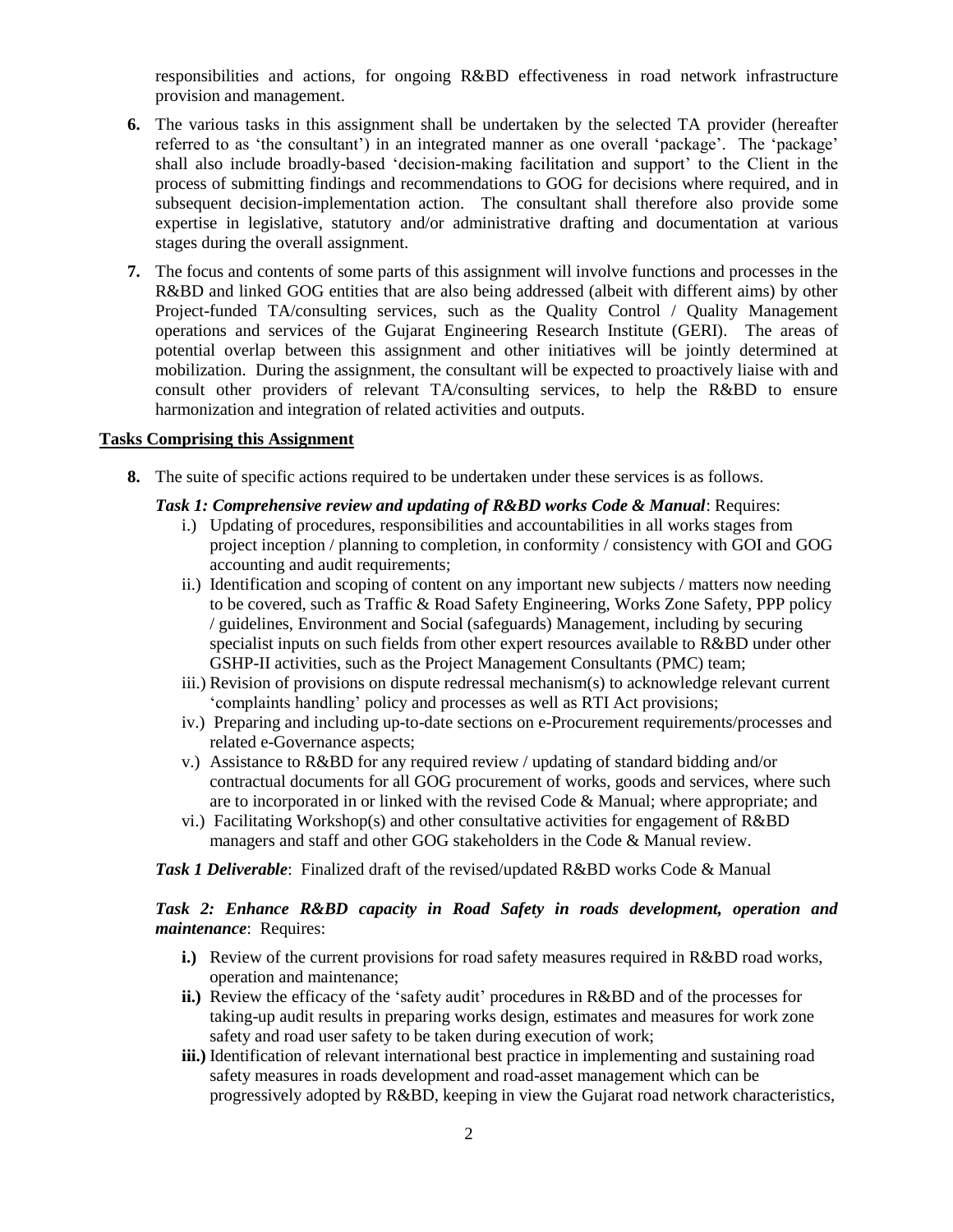traffic culture, level of enforcement, safety inspection results and available resources;

- **iv.)** Advising R&BD on integration of the adopted road safety standards and measures in new R&BD road maintenance contracts, which are to be implemented during the Project on selected Core Road Network (CRN) sections; and
- **v.)** Delivery of training to R&BD staff (approximately 300) for their responsibilities in application and management of the new road safety standards and measures in road works engineering, construction, operations and maintenance, to be delivered in collaboration with the R&BD-linked Engineering Staff College.
	- $\bullet$  The required R&BD staff training in Road Safety (RS) infrastructure engineering, operations and maintenance aspects shall be developed and delivered jointly with the Project Management Consultant (PMC) services initiated for the GSHP-II
	- The RS training focus and content shall at least cover contemporary approaches and techniques (as appropriate to the India context) in road safety design and engineering, road safety auditing and analysis; traffic and works zone safety; 'black-spot' identification, assessment and mitigation; road safety furniture / fittings; and integrating action on road safety attributes in road maintenance.
	- $\triangle$  The training measures shall include specific provision for 'train-the-trainer' courses for the major technical competencies and knowledge being imparted, to train at least 35 R&BD staff to an advanced 'trainer' capability in this field and thereby establish sustainable internal R&BD capacity to maintain these skills and knowledge in future

*Task 2 Deliverable*: Report on identified 'gaps' in, and responding measures to enhance the R&BD capacity for road safety measures, road safety audit, work zone safety and integration of road safety in road asset management.

#### *Task 3: Strengthen R&BD capacity in Environment and Social safeguard***s:** Requires:

- i.) Review the existing R&BD provision and capacity for dealing with Environment and Social factors and safeguards requirements in road construction and maintenance works;
- ii.) Review the R&BD capacity for achieving timely compliance with statutorily required environmental and forestry clearances in works preparation and execution;
- iii.) Review the R&BD procedures for administering due compensation of 'land-loser' (landacquisition affected) persons, consistent with applicable entitlement frameworks;
- iv.) Identify relevant international best practice which may be progressively adopted by R&BD, keeping in view state and regional environmental sensitivity and social characteristics, terrain and land use pattern, level of enforcement of related acts, and available resources.

*Task 3 Deliverable***:** Report on identified 'gaps' and responding measures in the R&BD capacity for effective management of Environment & Social factors and safeguards in road works.

#### *Task 4: Enhancement of R&BD 'project preparation & implementation' capacity*: Requires:

- i.) Completion of a 'capacity and needs' assessment of the current functions, processes, systems and skills in the 'mainstream' Project Management activities in the R&BD, covering (at least) project planning, cost-estimation, feasibility and design (inclusive of Road Safety Engineering, Works Zone Safety, Environment and Social factors), works contracting, pre-construction (site readiness) requirements, works management and quality  $\bullet$  In close interaction with the activities specified under Task 2 and Task 3, above
- ii.) Determining with the R&BD a prioritized and phased Action Plan, based on that assessment, for strengthening of R&BD capacity and effectiveness in Project Management (Preparation, Implementation, Monitoring, Completion), also incorporating any essential IT-ICT-MIS enhancements;
- iii.) Subsequently helping the R&BD to implement that Action Plan, including provision of required training (knowledge & skills development) courses in all Project Management facets for approximately 300 R&BD staff over the period of these services, to be delivered in collaboration with the R&BD-linked Engineering Staff College.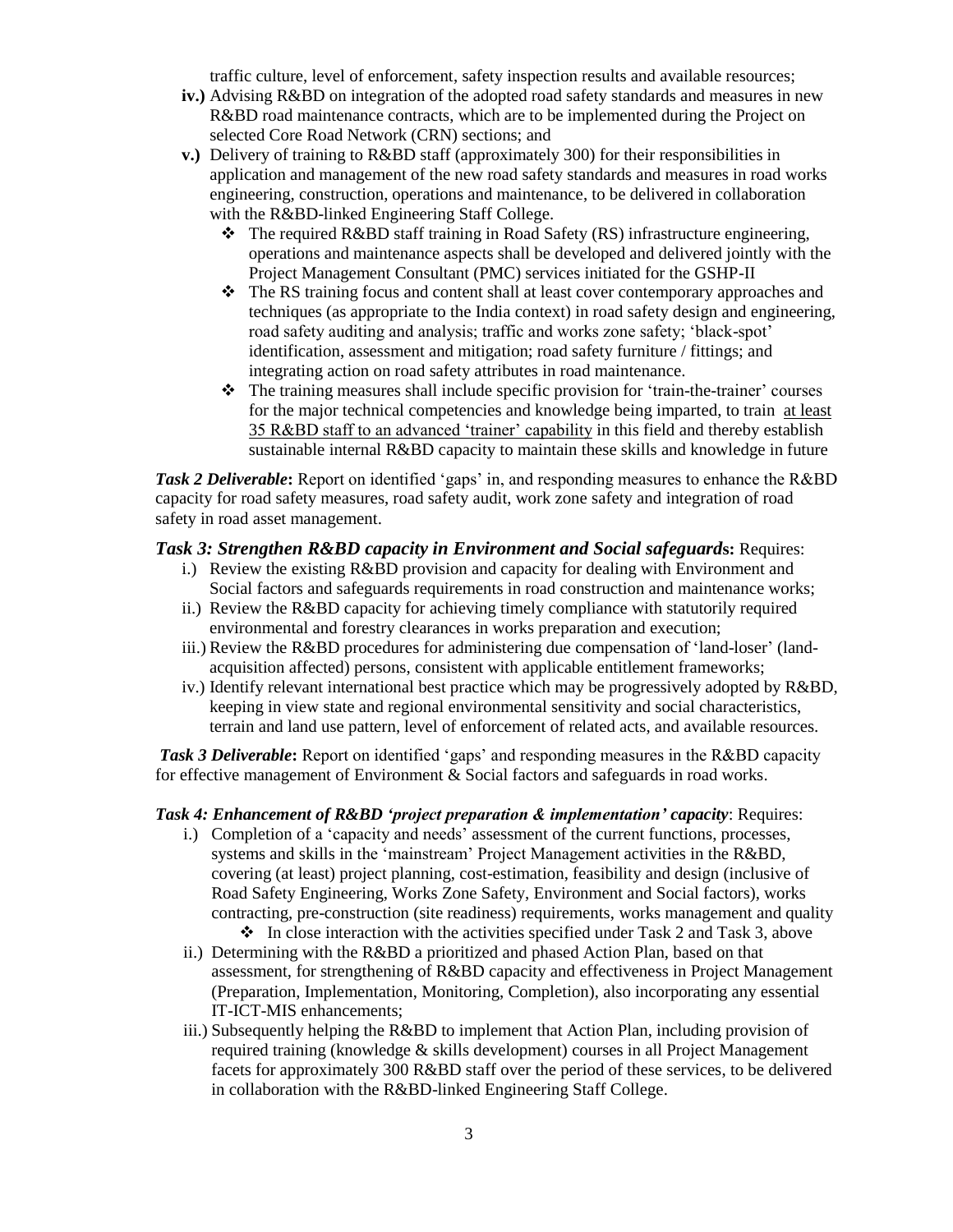- The training measures here also shall include specific provision for 'train-thetrainer' courses for the major technical competencies and knowledge being imparted, to train at least 35 R&BD staff to an advanced 'trainer' capability in this field and thereby establish sustainable internal R&BD capacity to maintain these skills and knowledge in future
- iv.) Facilitating specific R&BD measures to improve its performance in managing preconstruction actions and requirements;
- v.) Facilitating an R&BD 'pilot' Value Management -based works projects; and
- vi.) Advising on and facilitating implementation of measures to strengthen R&BD monitoring of project progress and performance, in terms of both the processes / systems / tools required and the necessary staff competencies.

*Task 4 Deliverables*: (a) Comprehensive 'capacity & needs' Assessment; (b) finalized Action Plan endorsed by R&BD for implementation; (c) delivery of Action Plan based staff training to approximately R&BD personnel; and (d) 'end-of-task' Completion Report on R&BD project management capacity enhancements.

### *Task 5: Strengthening R&BD works Quality functions and capacity*: Requires at least:

- i.) Review of the current R&BD framework of functions, processes, manuals and other documentation on works Quality Control and Quality Assurance for construction of roads, bridges and buildings against contemporary India and international references and standards in this area, taking also into account the involvement of GERI (current and/or planned) in the works QC activities of R&BD;
- ii.) Making agreed modifications / updating / enhancements (as appropriate) to the relevant R&BD policies, manual(s) and documentation, including by obtaining specialist inputs to that from other expert TA providers engaged by R&BD under other GSHP-II assignments;
- iii.) Facilitating the R&BD-wide 'roll-out' of the enhanced QC processes and materials;
- iv.) Assisting the R&BD in deployment of any new / upgraded equipment / technology required to support the enhanced QC framework;
- v.) Advising on and facilitate new QC and/or QA training for R&BD staff, including 'trainthe-trainer' level courses for a QC / QA 'core group'; and
- vi.) Facilitating R&BD planning and action for a limited **pilot program** for ISO 9001:2008 Certification in Quality responsibilities for the Quality Wing and selected field units.

*Task 5 Deliverables*: (a) Report on review of QC / QA / QM functions in R&BD; (b) finalization of enhanced R&BD policy documents, guidelines and manuals for QC / QA / QM; and (c) Report on Action Plan for ISO 'QM' Certification of R&BD Quality functions, including Completion Report on first Action Plan stage.

#### *Task 6: Development and initiation of enhanced R&BD medium-term HR strategy*:

Aimed at putting in place a sustainable and comprehensive R&BD medium-term strategy for the recruitment, development, retention and management of personnel in key staffing categories, this will at least require:

- i.) Study of the current and evolving R&BD 'business' insofar as that determines the Department's HR needs, priorities and challenges; of the current R&BD organizational structure, staffing profile, numbers and deployment; of emerging shortages or gaps in key staffing categories and the scale thereof (the 'demand picture'); of the forms and significance of likely impacts on R&BD capacity and performance; of the processes and mechanisms that (a) are available to the R&BD and/or (b) will need to be available to the R&BD, to source / recruit and develop essential staff (the 'supply picture'); and of an integrated, more strategic approach that acknowledges the constraining influence of the GOG administrative framework on the HR functions of R&BD, yet presents viable new or enhanced options for ongoing HR initiatives that may be likely to achieve better, sustained HR results matching the future business / functional demands of the Department;
- ii.) Preparation of an R&BD submission(s) to relevant GOG entities / levels on the Study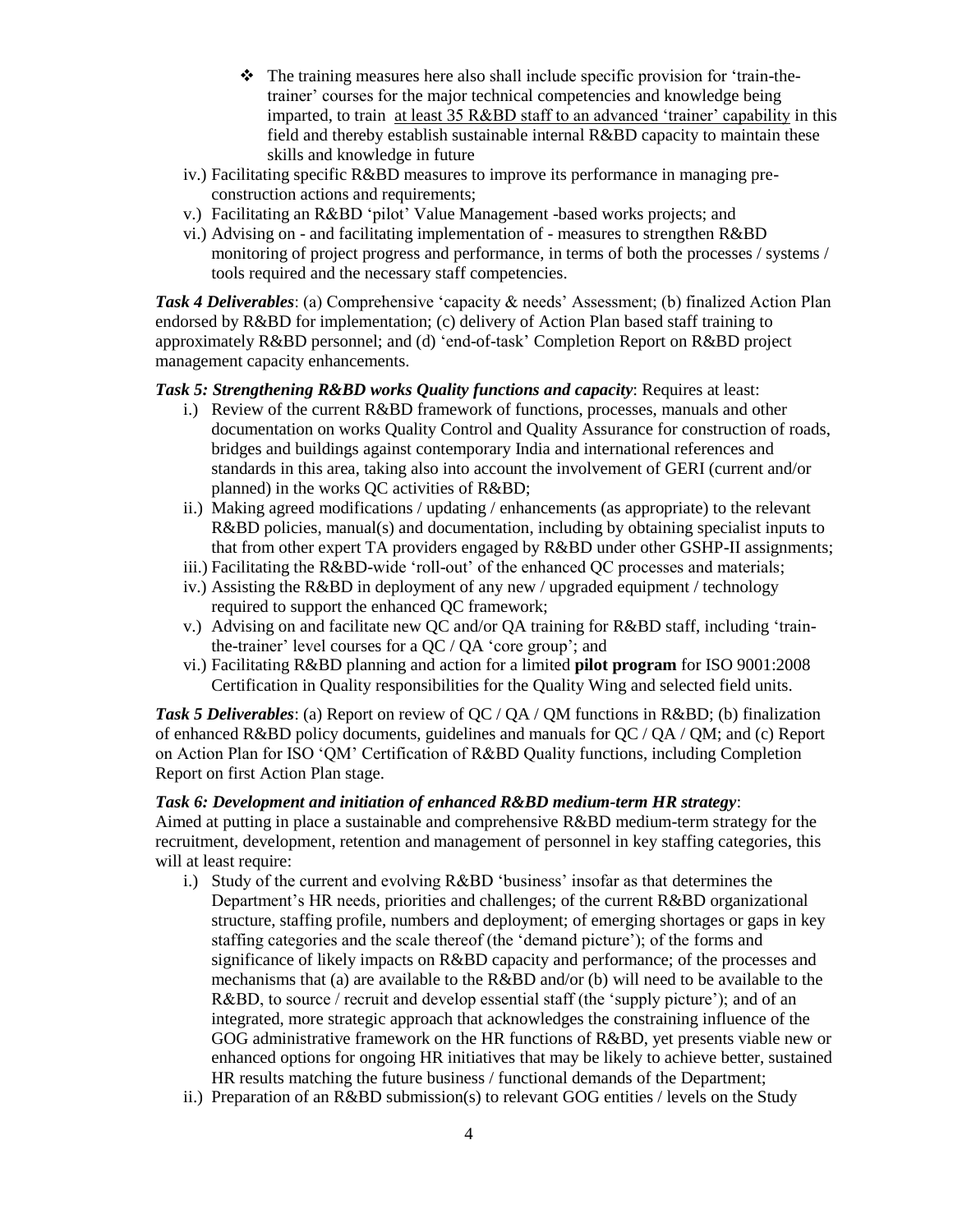findings and recommendations (including about required resources) to establish GOG support for proposed actions, in collaboration with other GOG agencies where desirable, and to prompt action on any necessary GOG-level enabling measures; and

iii.) Assistance to the R&BD for action on (i) recommendations lying within existing R&BD powers/responsibilities, and (ii) on major GOG-endorsed Study recommendations, through to initial R&BD operationalisation of the enhanced 'HR strategy and process framework'.

*Task 6 Deliverables*: (a) Report on Study of HR Issues, Policy and Strategy in R&BD; and (b) 'end-of-task' Completion Report on Operationalization in R&BD of new HR strategy and capacity.

#### *Task 7: Updating of R&BD Training policy, planning and delivery capacity*

Linked closely with actions and outputs due in Tasks 1 to 5 (above), this will require at least:

- i.) Through open R&BD-wide consultations with management and staff, production of a Report identifying (in narrative, matrix and/or schematic forms) the more acute short-tomedium-term R&BD priorities in skills, knowledge and capabilities needing early substantive Training and HRD attention in order to build and sustain effective R&BD capacity for its evolving 'core' business responsibilities, services and operations, to be submitted for R&BD and/or (where necessary) GOG-level decisions / endorsement;
- ii.) Guided by the then-endorsed set of R&BD core skills, knowledge and capabilities, execution of a new Training Needs Assessment (TNA) – based where relevant on the TNA model inaugurated in the first GSHP - involving a substantial sampling of R&BD staff and officers from all levels, functions and locations, to clarify (a) the scope, demographics and prioritization of 'core business' training needs across the Department and (b) the alignment or otherwise of existing Training programs and services available to R&BD with these TNA-determined training needs and priorities;
- iii.) Preparing plans either (a) for upgrading of existing Training / HRD processes and facilities available to the R&BD to deliver staff training and development services in the TNAdetermined 'core business skills / knowledge / capabilities' fields, and/or (b) for initiation of new measures and resources for the "rolling 3-5 years" program-style delivery of such enhanced / intensified staff training and development services activities, involving (where effective) the ESC and other GOG 'training provider' entities as well as external institutes, faculties and/or industry bodies with proven Training / HRD expertise in prioritized fields;
- iv.) Following R&BD decisions on these plans, determining the budget requirements over the 'rolling 3-5 years' program' and the most effective and sustainable sourcing / channeling of funding to meet that budget;
- v.) Facilitating the necessary changes to the present R&BD (ESC-centered) Training policy, processes and delivery framework to enable 'roll-out' of the new TNA-determined 'core skills / knowledge / capabilities' staff training and development services as an integrated element of R&BD Staff Training & Development functions and operations; and
- vi.) Building the R&BD's capacity for ongoing internal management of the enhanced Staff Training & Development responsibilities and resources, including in collaboration with other linked GOG entities, supporting HR / HRD networks and external 'provider' bodies.

*Task 7 Deliverables*: (a) Comprehensive TNA report; (b) Submission on implementation strategy, budget requirements and proposed funding for new 3-5 years Program of TNA-determined 'core skills / knowledge / capabilities' staff training and development services; and (c) 'end-of-task' Completion Report on Strategy implementation status and sustainability needs.

*Task 8: Initiating R&BD inter-agency 'twinning' and 'staff interchanges'*: This requires at least:

i.) Identification and assessment of various concepts, strategic options and likely costs for possible 'inter-agency twinning' arrangements between R&BD and other more-developed roads management organizations beyond Gujarat, aimed at direct knowledge sharing/transfer, strategic capacity-building linkages and performance monitoring benchmarks;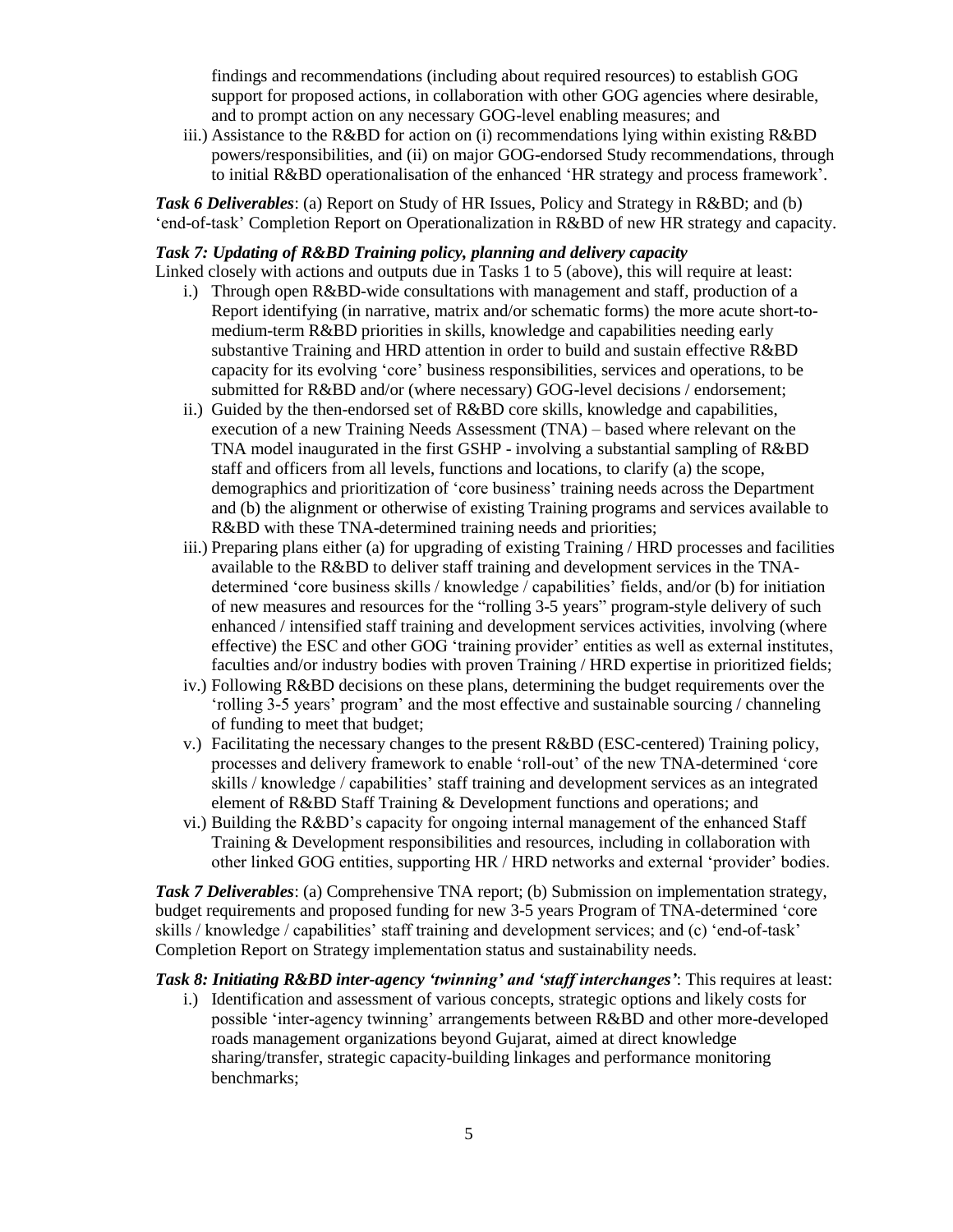- ii.) Development and costing of options with other potentially-responsive, more-developed roads management organizations for reciprocal short-term placements of staff in each other's organization ('staff interchanges') for accelerated on-the-job skills development and work experience benefits; and
- iii.) Preparation of a proposed 2-year 'pilot' Program which R&BD may implement to trial a selected range of 'twinning' and 'staff interchange' options, and evaluate the results, for endorsement / decision by R&BD and other concerned GOG entities.

*Task 8 Deliverables*: (a) Submission on strategy and options for R&BD for Inter-Agency Twinning initiatives; (b) Submission on strategy and options for R&BD 'trialling' of Staff Interchanges; and (c) 'end-of-task' Completion Report presenting the proposed R&BD 2-year 'pilot' Program of 'twinning' and 'staff interchange' initiatives, with appropriate 'monitoring & evaluation' measures.

**9.** As foreshadowed in paragraph 6 (above), in each of the abovementioned **Tasks** of these services, the consultant may also be required to provide expert drafting assistance to the R&BD and the GOG in developing official submissions and/or drafting Policy statements, proposed new or amended legislation, Rules, Orders and other statutory documents, where these are needed by the client to achieve GOG-level decisions needed for implementation of proposals arising from these services.

**10.** The consultant shall formulate a phased approach to the various Tasks and Task elements outlined above, that shall be jointly finalized with the client during the Inception Period (also mentioned below). That phasing shall be aimed at balancing the Task (activity and input) requirements over the assignment period with (i) the need for timely technical consultations, collaboration and harmonization with other separately-engaged TA experts and consultants assisting the R&BD with other major Project-supported institutional strengthening and development initiatives (see paragraph 3, above), and (ii) the ongoing workload priorities, operational circumstances and absorptive capacity of the R&BD areas that would be most directly affected by these services.

### **Approach to Delivery of the Services**

**11.** During the Inception Period (immediately following mobilisation) the consultant shall - in consultation with the client - finalize a viable Work Program covering all the above-mentioned Tasks and outlining a mutually-agreed phasing of the respective Tasks and their elements, conducive to efficient interactions both with the R&BD and with other relevant TA activities during the assignment. The Inception Report may also detail any major unanticipated 'content', 'approach' or methodology issues that may become risks to the satisfactory execution of the services, for resolution by the client.

**12.** Given the GOG's commitment to good governance and observance of the Right to Information (RTI) legislative provisions, the consultant shall - in developing that Work Program - make due allowance wherever appropriate for open access to their outputs. This may take the form of: (a) facilitation of R&BD and/or GOG information to external stakeholders and industry entities during individual Tasks; and (b) facilitation of 'internal' communications to staff of R&BD, IRD and any other involved GOG agencies about the Tasks. The consultant's finalized Reports in these services also shall (except where R&BD decides otherwise) be lodged on the R&BD and Project websites.

**13.** To improve the progressive R&BD 'ownership' and take-up of the results of these services, the various Tasks and task elements shall – to the greatest practicable extent – be undertaken on-site and in close interaction with the relevant 'line' R&BD units and unit managers, rather than being "PIU-centered" in their activities and outputs. In performing these services the consultant's team shall also **actively** facilitate a process of 'skills / knowledge transfer' to concerned R&BD (and sometimes IRD) counterpart staff in Task elements involving the introduction or enhancement of concepts / processes / methodologies that will be become part of the ongoing functions and operations of the R&BD and/or the IRD, via customized local training and other 'on-the-job exposure' methods. The consultant shall also liaise regularly with other IDAP-related consultancy/TA teams – both directly and through the nominated PMC point in the PIU – to ensure an effective two-way flow of information about activities in the various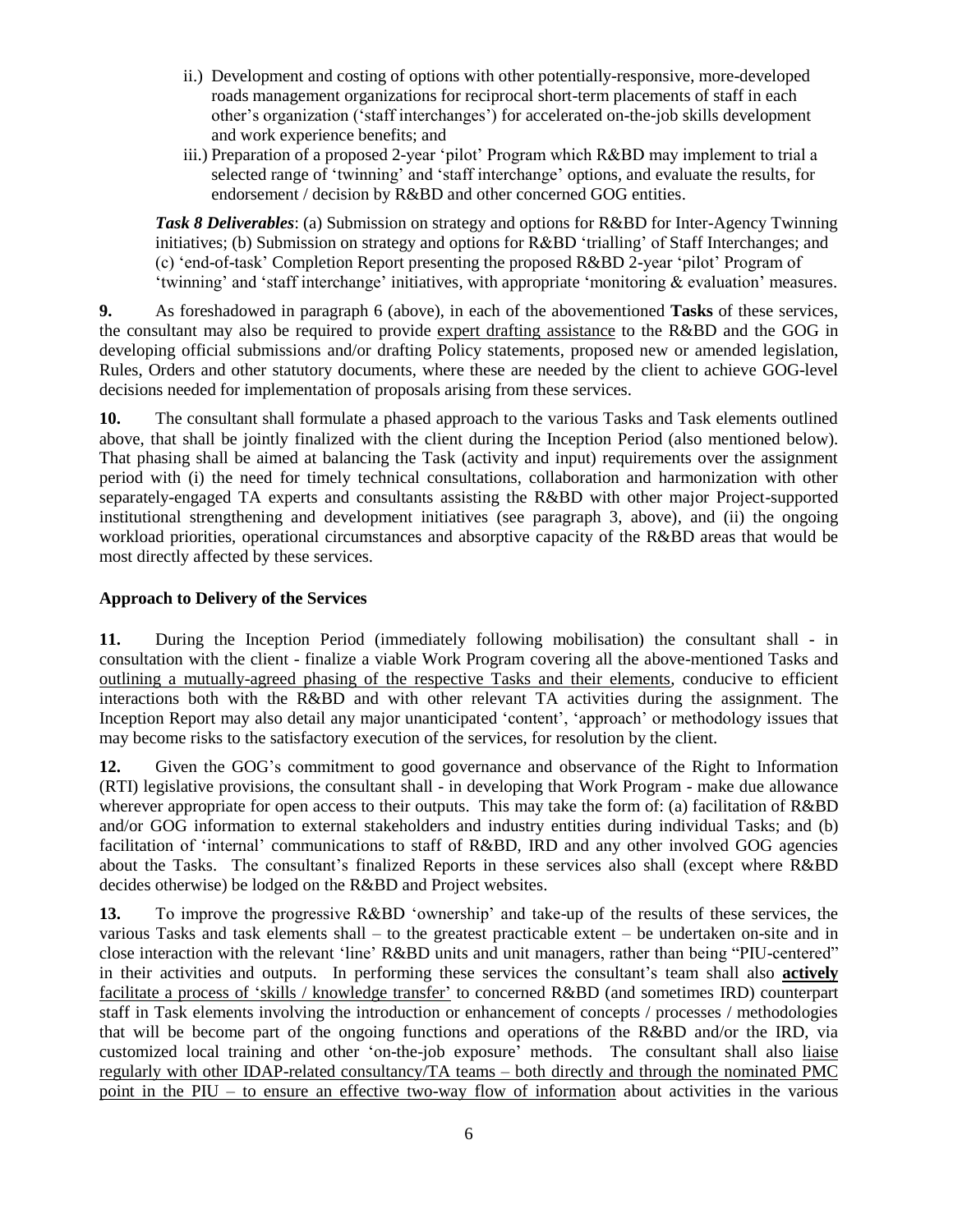assignments that may have 'cross-cutting' effects between different IDAP targets and hence may need proactive Client-led harmonization measures.

#### **Duration & Location of the Services**

**14.** The services shall be completed over *approximately twenty four (24) months*, with phasing of mobilization of personnel and other inputs over that period as per the agreed Work Program, which is expected to commence in  $3^{rd}$  Quarter of 2013 and to be completed by end-2015.

**15.** The principal location for the execution of these services will be the R&BD headquarters' offices in Gandhinagar, Gujarat. However some of the Task activities will necessarily involve the consultants working 'off-site' with R&BD field units and/or with other participating entities, such as the GERI and the ESC, hence the consultant's personnel shall be required to undertake some Task-related travel to / from such R&BD and/or IRD 'field' locations units as part of the services. While this will be resolved in due course between the R&BD and the Consultant on a case-by-case basis, in framing their proposals (and given the range and nature of these Tasks) the consultants should anticipate approximately 20-25 such 'intra-state' travel instances being required during the services.

#### **Key Personnel Requirements**

**16.** The consultant shall mobilize and maintain a team of suitably qualified and experienced 'key personnel' to undertake the assignment on (as far as practical) a 'multi-Tasking' basis, and shall provide an appropriate complement of supporting administrative / office operations staff. The expected 'key personnel' are shown in the Table below with a *non-binding* estimate of the likely person-months' input in each case. It is anticipated that overall, the consultant would be expected to provide approximately **145 person-months of 'key personnel' inputs over the 24 months' period** of the assignment. However, these estimates of 'key personnel' inputs are only indicative and interested consultants shall make their own estimations in this regard in their proposals.

| <b>Key Personnel</b>                                           | <b>Tasks Likely</b><br><b>To Require</b><br><b>Input</b> | <b>Estimated</b><br><b>Inputs</b><br>(person-<br><i>months</i> ) |
|----------------------------------------------------------------|----------------------------------------------------------|------------------------------------------------------------------|
| Roads Management Specialist & Team Leader (TL)                 | All                                                      | 22                                                               |
| Project Planning & Management Specialist & Deputy TL           | $1,2,3,4 \& 6$                                           | 18                                                               |
| Highway Engineering (Works Management) Specialist              | 1,2,3,4                                                  | 15                                                               |
| <b>PWD Domain Specialist</b>                                   | $1,2,5,6$ & 7                                            | 8                                                                |
| <b>Procurement Specialist</b>                                  | 1,2,3,4                                                  | 12                                                               |
| Road Safety Engineering & Works Specialist                     | $1,2,3 \& 6$                                             | 12                                                               |
| <b>Environment Management Specialist</b>                       | 1,3 & 6                                                  | 9                                                                |
| Social (Impact) Management Specialist                          | 1,3&6                                                    | 6                                                                |
| Quality Control / Assurance (Civil Works) Specialist           | 1,3 & 4                                                  | 10                                                               |
| Quality Management Specialist & ISO Certification Adviser      | 1,3 & 4                                                  | 10                                                               |
| Senior Training & HRD (Strategy & Programs) Specialist         | $3,5,6 \& 7$                                             | 9                                                                |
| Training (Program Design & Delivery) Specialist                | $2,3,4,5 \& 6$                                           | 10                                                               |
| Drafting (Legislative / Statutory / Administrative) Specialist | All                                                      | 4                                                                |
| <b>Estimated Total 'Key Personnel' Inputs</b>                  |                                                          | 145                                                              |

#### **Table of Estimated 'Key Personnel' Inputs**

**17.** The expected qualifications for the "key personnel" positions only are summarized at *Appendix 1*. While interested consultants may choose to include in their proposals information about possible nominees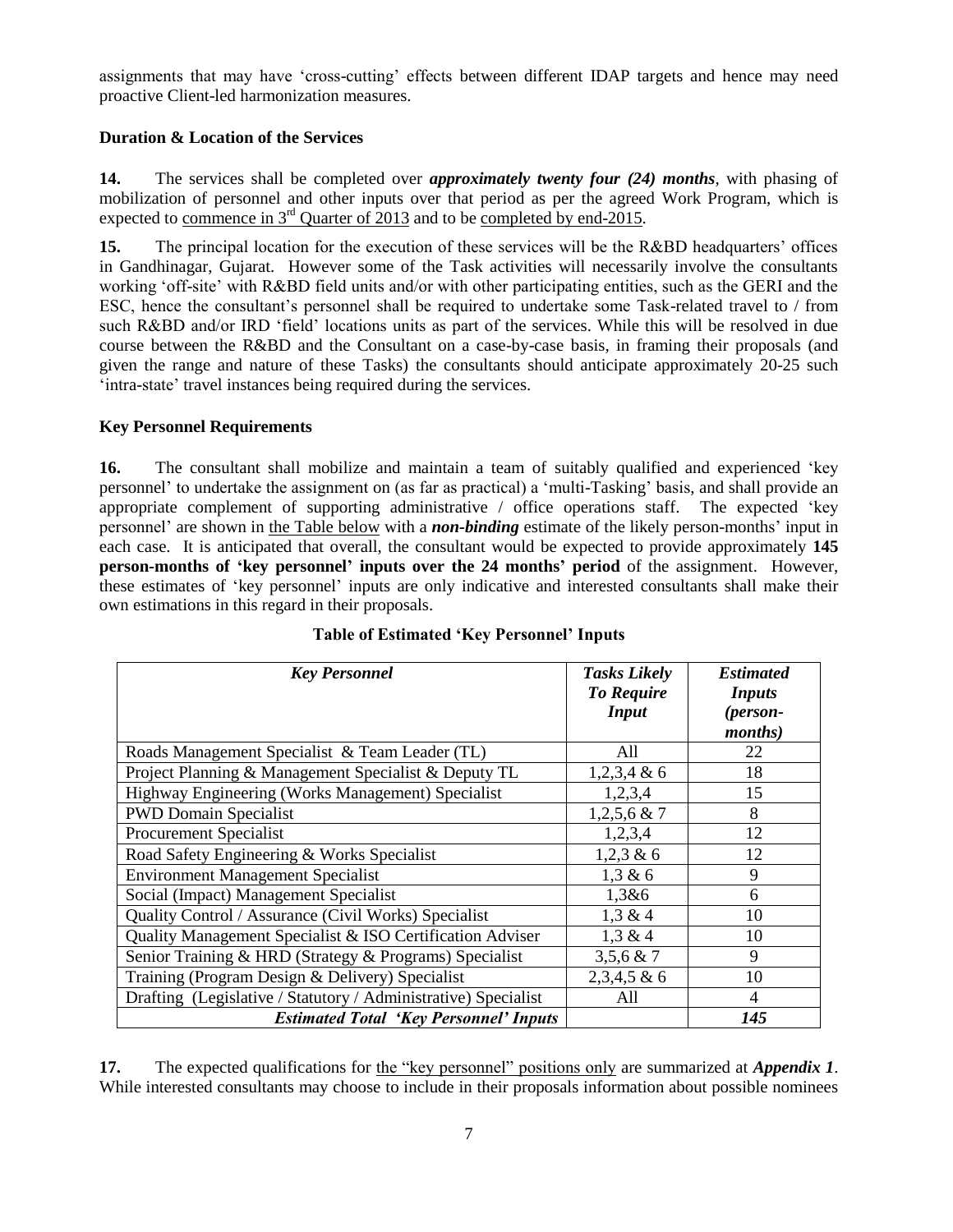for proposed supporting staff roles and capacity, any such details are **not** required to be part of a consultant's proposal(s) and therefore any such details will **not** be taken into account in the **evaluation** of proposals / bids for these services.

### **Periodic 'Reporting' Deliverables**

**18.** In addition to completion of the Task elements outlined at Paragraph 7 (Tasks 1-7), the following 'standard' deliverables are also required from the consultant during these services.

- An *Inception Report*, due 4 weeks from mobilization, confirming the Consultant's approach to the specific requirements of the main Tasks, the phasing of key personnel and other important inputs and the detailed Work Program for the overall assignment period, as well as outlining any key issues needing further resolution by the client for efficient execution of the services.
- *Monthly Reports* and *Quarterly Progress Reports* (MRs and QPRs) in standard format as determined by the PIU, due at the end of each month and each quarter during the services.
- A *Mid-Term Status Report* (MTSR), due at the end of 12 months from mobilization, outlining the results and achievements in each major element of these services and detailing (i) any significant unforeseen issues for R&BD / GOG consideration and (ii) any need for further refinement to the inputs and/or the remaining Work Program, for overall effectiveness.
- Various *Workshops* to be facilitated on R&BD's behalf by the consultant at important stages in each Task, expected to require at least one (1) Workshop per Task.
- A *Draft Final Report* (DFR) to be submitted one month before the completion date of the services as per contract, which shall report comprehensively on the consultant's activities, outputs, results and achievements against the substantive requirements in these TOR.
- A *Final Report* (FR) to be submitted within two weeks of receipt of R&BD / GOG comments on the DFR and/or in any event no later than the contracted date of completion of the services.

**19.** The following Table outlines the total of periodic and per-Task deliverables (Para. 8) required.

| Deliverable / Output<br><b>Per Contract</b>                                                             | <b>Tentative</b><br>'Due Timing' | <i>Quantity</i><br>Due | Percentage of<br><b>Contract</b><br>Payment |
|---------------------------------------------------------------------------------------------------------|----------------------------------|------------------------|---------------------------------------------|
| <b>Inception Report</b> (IR) with Work Program (WP)                                                     | End of month 1                   | 10                     | 5%                                          |
| <b>Monthly Reports</b> (MRs) in standard format<br>$(x 22*)$                                            | End of each<br>calendar month    | 7                      | $(0.25%$ each)<br>$5.5\%$                   |
| <b>Quarterly Progress Reports (QPRs)</b> in standard<br>format $(x 5^{**})$                             | End of each<br>calendar quarter  | 7                      | $(0.5%$ each)<br>$2.5\%$                    |
| <i>Workshops</i> (including Presentations / Notes /<br>Materials): estimate = $\text{six}(6)$ workshops | Timings as per<br>agreed WP      | 10                     | $(0.5%$ each)<br>$3.0\%$                    |
| <b>Report</b> on review of QC / QA / QM functions in<br>$R&BD$ (Task 4(a))                              | End of month 4                   | 7                      | 4%                                          |
| <b>Report</b> on enhancing R&BD capacity for works<br>Environment & Social factors (Task 3)             | End of month 5                   | 7                      | 2%                                          |
| <b>Report</b> on Assessment of Proj. Prepn. & Mgt.<br>'capacity & needs' in R&BD (Task $3(a)$ )         | End of month 6                   | 7                      | 4%                                          |
| <b>Finalized R&amp;BD-endorsed Action Plan to</b>                                                       | End of month 7                   | 7                      | 4%                                          |

## **Table of All Expected Deliverables & Milestones**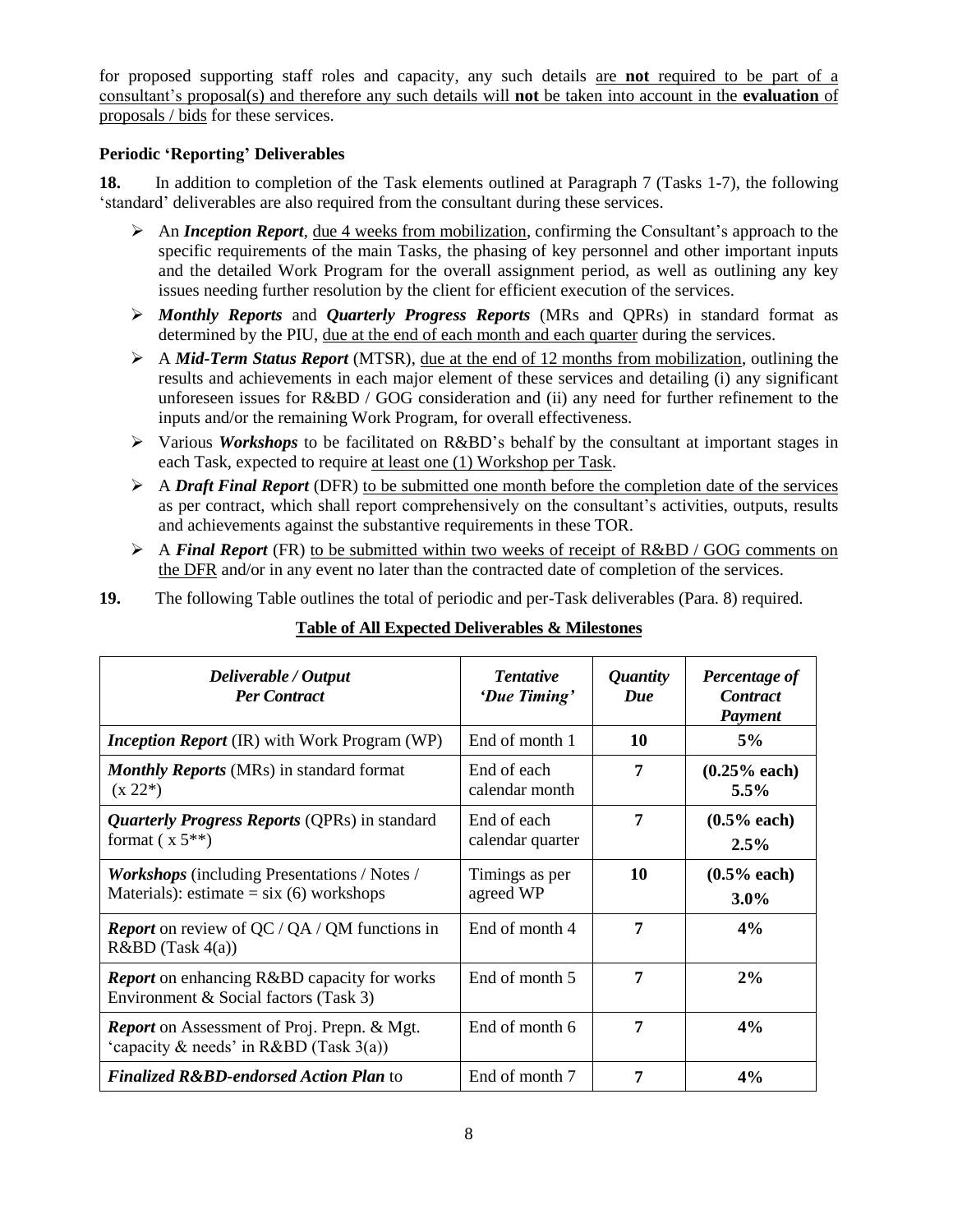| enhance Proj. Prepn. & Mgt capacity (Task 3(b))                                                                                                                                                              |                 |                |      |
|--------------------------------------------------------------------------------------------------------------------------------------------------------------------------------------------------------------|-----------------|----------------|------|
| <b>Report</b> on comprehensive TNA (Task 6 (a))                                                                                                                                                              | End of month 8  | 7              | 4%   |
| <b>Report</b> on Study of HR Issues, Policy and<br>Strategy in R&BD (Task 5 (a))                                                                                                                             | End of month 10 | 7              | 4%   |
| <b>Submission</b> on implementation strategy, design/s<br>and budget / funding aspects for new TNA-based<br>'core skills / knowledge / capabilities' staff<br>training and development program/s (Task 6(b)) | End of month 10 | 7              | 4%   |
| Submission of enhanced QC/QA /QM policy<br>documents/ guidelines/manuals (Task 4(b))                                                                                                                         | End of month 11 | 7              | 6%   |
| <b>Report</b> on enhancing R&BD capacity on Road<br>Safety in works design, execution, operation and<br>maintenance (Task 2)                                                                                 | End of month 12 | 7              | 2%   |
| Mid-Term Status Report (MTSR)                                                                                                                                                                                | End of month 12 | 7              | 4%   |
| <b>Report</b> on Action Plan for ISO 'QM'<br>Certification of R&BD Quality functions and 1 <sup>st</sup><br>stage implementation (Task $4(c)$ )                                                              | End of month 13 | 7              | 4%   |
| Submission on strategy and options for R&BD<br>for Inter-Agency Twinning initiatives (Task 7 (a))                                                                                                            | End of month 14 | 7              | 4%   |
| Submission on strategy and options for R&BD<br>'trialling' of Staff Interchanges (Task 7 (b))                                                                                                                | End of month 15 | 7              | 4%   |
| Submission of final revised R&BD works Code<br>& Manual, for GOG clearance (End of Task 1)                                                                                                                   | End of month 16 | 7              | 6%   |
| <b>Report</b> on delivery of Project Prepn. & Mgt.<br>training to $R&BD$ staff (Task 3(c))                                                                                                                   | End of month 18 | 7              | 4%   |
| <b>Report</b> on Operationalization in R&BD of new<br>HR strategy and capacity $(Task 5(b))$                                                                                                                 | End of month 19 | 7              | 4%   |
| Report on the proposed R&BD 2-year 'pilot'<br>Program of 'twinning' and 'staff interchange'<br>initiatives and related (Task 7 (c))                                                                          | End of month 20 | 7              | 4%   |
| Completion Report on R&BD Proj. Prepn. &<br>Mgt. capacity building (End of Task 3)                                                                                                                           | End of month 21 | $\overline{7}$ | 4%   |
| <b>Completion Report on HRD Strategy</b><br>implementation and sustainability (Task $6(c)$ )                                                                                                                 | End of month 22 | 7              | 4%   |
| Draft 'Final Report' (DFR)                                                                                                                                                                                   | End of month 23 | 7              | 3%   |
| <b>Final Report</b> (after Client response to DFR)                                                                                                                                                           | End of month 24 | 10             | 5%   |
|                                                                                                                                                                                                              |                 | <b>Total</b>   | 100% |

**[\*Not including months 12 and 24. \*\*Not including the final quarter (months 21-24)]**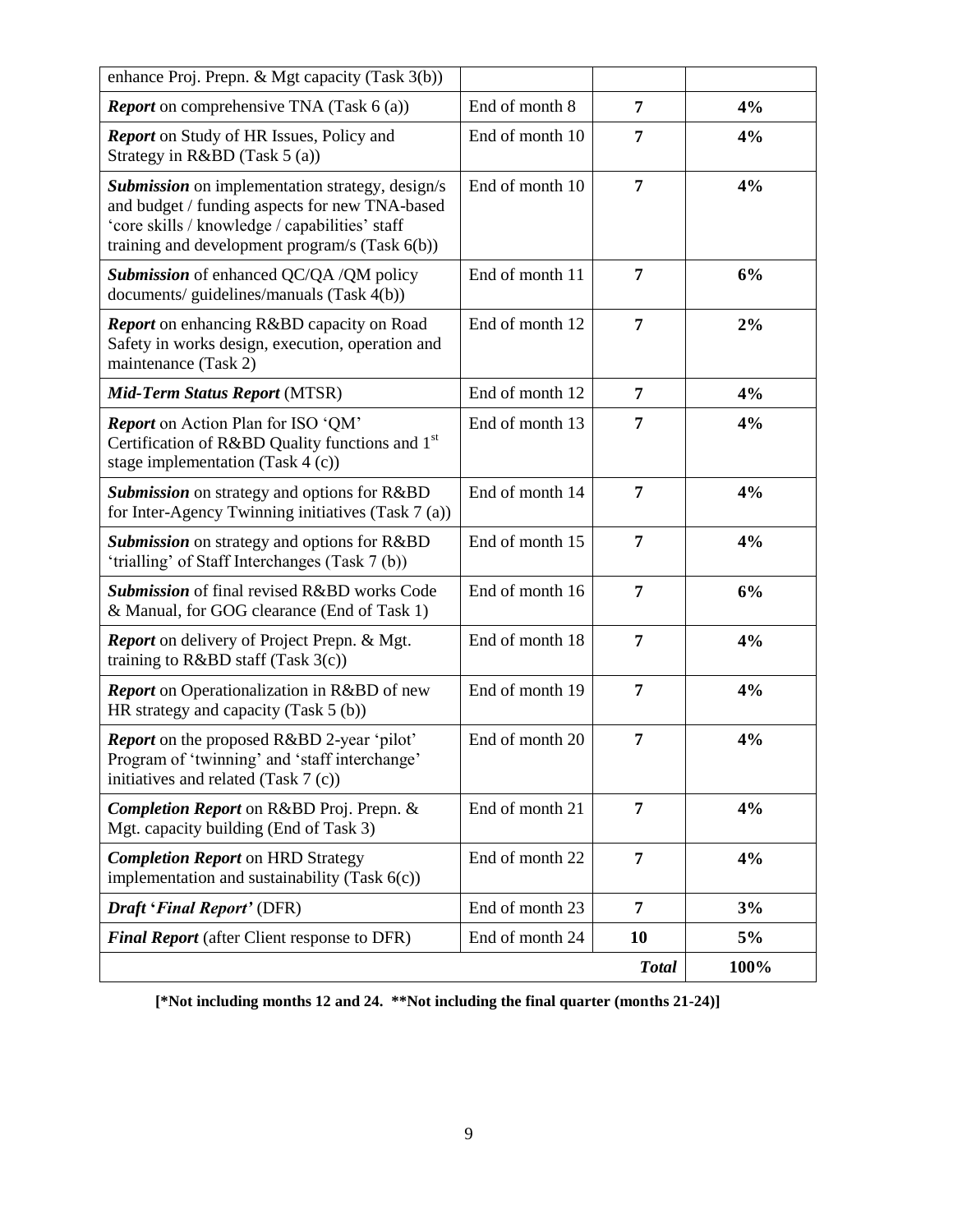### **Review of Deliverables**

**20.** The Gujarat Roads & Buildings Department (R&BD) will be the contractual client for the services and will manage these services through its Project Implementation Unit (PIU), which has overall charge of the new Second Gujarat State Highway Project (GSHP-II). The PIU is expected to be assisted in its GSHP-II responsibilities by an externally-sourced Project Management Consultant (PMC) who *inter alia* will assist the R&BD in the general oversight, coordination and integration of all IDAP implementation activities, including those to be performed in Tasks 1-7 of these services.

**21.** The deliverables under the assigned tasks of the consultant shall upon their initial 'draft' submission be reviewed by a Review Committee established by the R&BD (the R&BD has yet to decide whether this will be a 'standing committee' or convened 'as / when required'). The Review Committee will be responsible for determining any modifications or changes considered necessary from the Client's perspective in the outputs submitted by the consultant and the consultant shall incorporate these modifications or changes in finalizing the outputs. The membership of the Review Committee will typically be at least comprised of an R&BD Chief Engineer (as chairperson), a senior staff member from of the Wing / unit / entity (i.e., of R&BD, GSRDC and/or IRD) most directly concerned with the submitted Task output(s), and two nominees of the Secretary-R&DB, being (i) a Superintending Engineer (SE) from a major field office and (ii) a senior-level R&BD officer of the GOG Administrative cadre.

**22.** The required standard-format Monthly Reports (MPs) and Quarterly Progress Reports (QPRs) required from the consultant, as mentioned at Paragraphs 9 and 16 (above), also shall be prepared sufficiently in advance to enable their advance tabling at a meeting of the Review Committee, who will review progress over the preceding quarter and (if warranted) provide any related comments or perspectives in the course of onforwarding the Report to the PIU by the due time. The MPs and QPRs will also be shared with the World Bank, as per the agreed GSHP-II monitoring arrangements.

**23.** The acceptance by the R&BD as the Client of the indicated Task deliverables and outputs will mark completion of those Task elements of the agreed Work Program for these services.

**24.** All finalized deliverables due in the form of documents, IT-based presentations, materials and associated files being submitted to the Client are to be supplied in at least the quantities indicated in the Table below, together with full electronic 'soft' copies of the material in each case imprinted on CD / DVD (rendered in Microsoft WORD, PowerPoint and/or EXCEL formats, or otherwise via other software if specifically agreed during contract negotiations).

#### **Responsibilities of the Client**

**25.** The Client (represented primarily by the R&BD) will be responsible for providing the consultant's team promptly with necessary documents and materials wherever available, particularly relevant GOG documents related to the structure and functioning of the roads sector in Gujarat, on the main GOG policies, plans and/or strategies in the roads sector, on the IDAP and the GAAP, and concerning the Gujarat State Roads Development Corporation (GSRDC). The R&BD shall also arrange access to other necessary records and data (wherever available) on being so requested with adequate notice by the consultant's Team Leader.

**26.** The R&BD (usually via the acknowledged Review Committee, in the first instance) shall be responsible for reviewing, providing feedback on and /or advising acceptance of the consultant's outputs and/or reports. This shall be done by the R&BD within the consultant's requested timing wherever possible, but in any event shall be done within no more than three (3) weeks of the date of presentation / submission to the Client of such materials by the consultant requesting review/clearance. Where multiagency and/or higher-level GOG consideration and responses are required, R&BD management will facilitate that on a case-by-case basis, with some adjustment to the 'turnaround' timing needing to be accepted by both consultant and Client in these circumstances.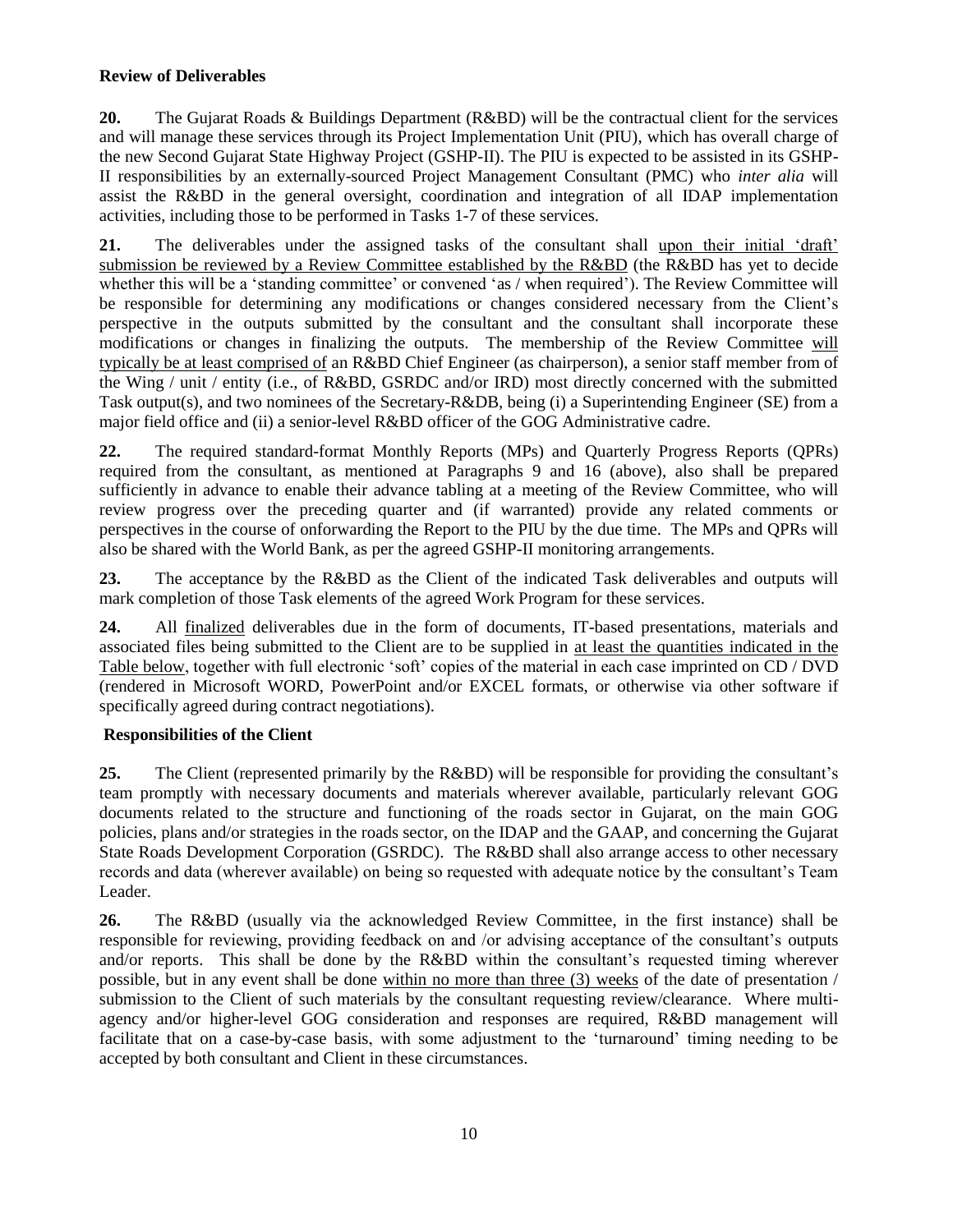**27.** The Client will nominate suitably-experienced counterpart staff for ongoing direct liaison with the consultant's team for the main Tasks in these services, and will also arrange for the nomination of similar counterpart staff from the IRD (when appropriate) for liaison regarding the GERI study. The Client will also arrange access to relevant R&BD staff in HQ and field units, and shall facilitate introductions where appropriate for the consultant's personnel to relevant GOG officials and staff in other GOG entities. Any other consultant needs for operational support during these services will need to be resolved in case-bycase consultations between the consultant and the Client.

#### **Responsibilities of the Consultant**

**28.** The consultant will be responsible for securing / maintaining suitable office accommodation for their team and its operational requirements, within reasonable proximity to the R&BD headquarters and PIU premises in Gandhinagar, Gujarat. The Client may consider providing space for a modest-size 'liaison office' at PIU for the consultant's periodic use when working closely with PIU and R&BD management (e.g.) during mobilization and/or on particular Task activities.

**29.** The consultant shall make their own arrangements for all start-up 'operating' needs, such as power, communications and transport. The consultant shall also be fully responsible for the provision and maintaining of all facilities, resources and/or services required in execution of the assignment, such as office and IT equipment, communications, support services, consumables, all utilities, vehicles and/or transportation / logistics services. The consultant shall also be fully responsible for all other operational costs and 'overheads' incurred by the consultant's team during the services.

**30.** Travel from the main R&BD headquarters in Gandhinagar for IDAP / Task related activities to various R&BD and/or IRD 'field' establishments (both mainstream units and specialized entities such as the GERI and the ESC) will be required for some parts of these services. The instances, nature, timing and participants in such travel will be resolved on a case-by-case basis and in the Work Program context progressively between the R&BD and the consultant. However, in framing their proposals, consultants shall plan for approximately 15-20 such travel instances as an integral part of their responsibility for all personnel mobility and transport / logistics during the period of the services.

**31.** The consultant's 'key personnel' team members shall at all times satisfy the technical 'Qualifications & Experience' requirements stipulated in these TOR (at *Appendix 1*).

**32.** The consultant shall also apply their own internal 'quality assurance' processes to all outputs under these services, before submitting such outputs to the Client for review / acceptance.

**33.** The consultant shall consult with the R&BD regarding relevant departmental and GOG systems, procedures and statutory requirements, including relevant GOG security processes and protocols affecting access to official premises, to inform the approach of the consultant's personnel during these services and to ensure their compliance with relevant official policies / requirements.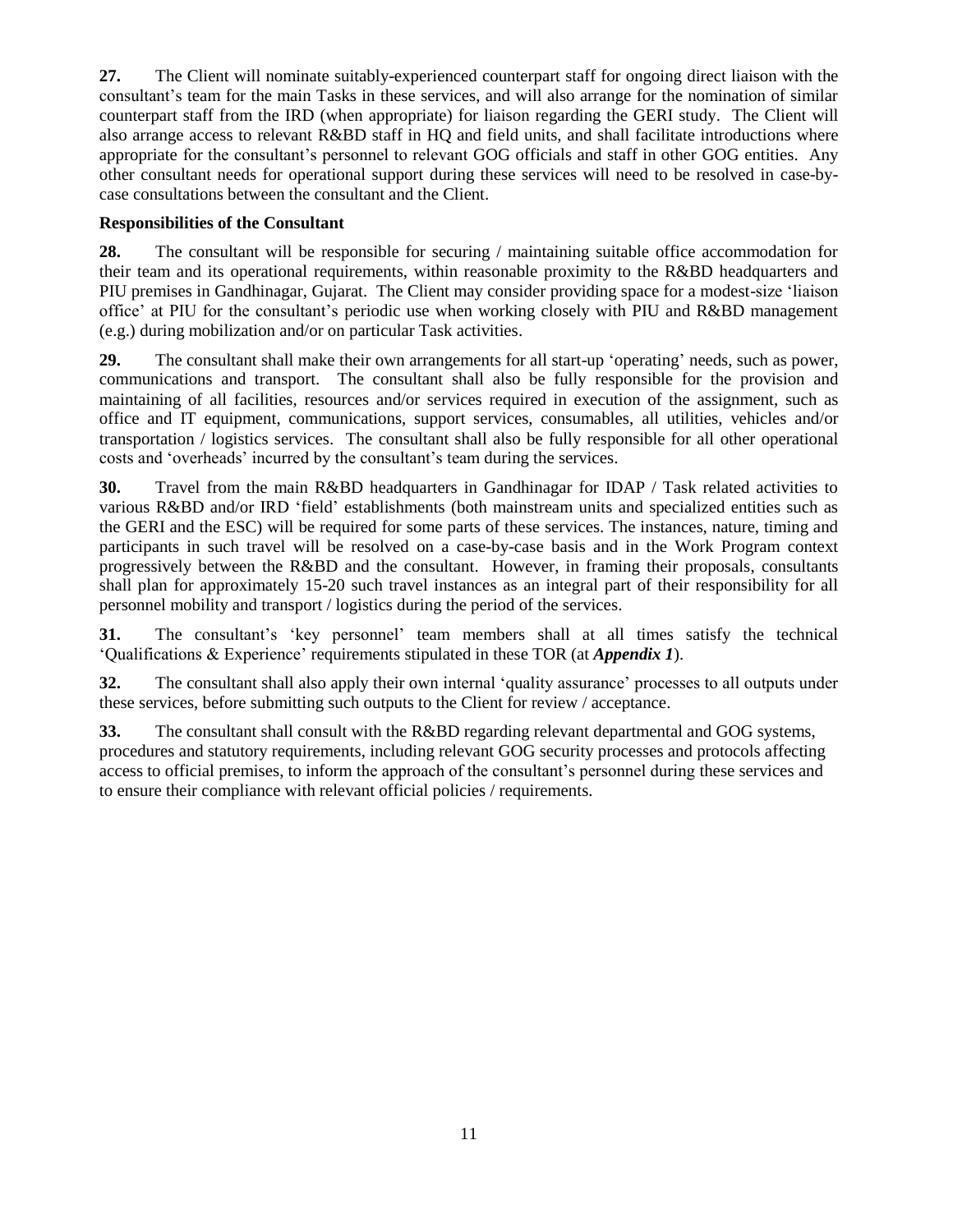## **Appendix -1**

## **Qualification and Experience Requirements for Key Personnel**

| <b>Position</b>                                                 | <b>Minimum</b><br>qualifications                                                                                                                                 | Minimum years<br>of professional<br>experience | <b>Specific Required Expertise</b>                                                                                                                                                                                                                                                                                                                                                                                                                                                                                                                                                                                                                                                                                                                                                                                                                                                                                                       |
|-----------------------------------------------------------------|------------------------------------------------------------------------------------------------------------------------------------------------------------------|------------------------------------------------|------------------------------------------------------------------------------------------------------------------------------------------------------------------------------------------------------------------------------------------------------------------------------------------------------------------------------------------------------------------------------------------------------------------------------------------------------------------------------------------------------------------------------------------------------------------------------------------------------------------------------------------------------------------------------------------------------------------------------------------------------------------------------------------------------------------------------------------------------------------------------------------------------------------------------------------|
| Roads Management<br>Specialist &<br>Team Leader (TL)            | Graduate<br>qualifications in Civil<br>Engineering, plus<br>post-graduate<br>qualifications in<br>Management or<br><b>Business</b><br>Administration             | 15                                             | Extensive international-standard experience in<br>senior technical and management roles in an<br>advanced Road Agency and/or as senior<br>technical Consultant leading major 'road sector<br>reform / capacity development' assignments in<br>a developing country. High-level strategic and<br>technical<br>advising<br>Substantial<br>skills.<br>professional experience and skills in highway<br>engineering, in preparation and implementation<br>of road infrastructure works and in achieving<br>effective project outcomes. Proven skills in<br>multi-disciplinary team management and in<br>coordination of multi-agency action in a public<br>sector context. Effective oral and written<br>communication skills and inter-personal skills.                                                                                                                                                                                     |
| Project Planning &<br>Management<br>Specialist<br>& Deputy TL   | Graduate<br>qualifications in Civil<br>Engineering with<br>post-graduation<br>specialization and/or<br>professional<br>accreditation(s) in<br>Project Management | 15                                             | Extensive international-standard experience in<br>infrastructure<br>projects<br>planning<br>and<br>management in senior public sector agency<br>roles and/or in specialist technical consulting<br>roles carrying responsibility for all main facets<br>of planning and management of major<br>infrastructure projects. Sound experience and<br>wide knowledge of modern Project Planning &<br>Management techniques, processes and tools<br>including contemporary IT-ICT systems in this<br>field, gained in both India and internationally.<br>Demonstrated capacity for preparation of<br>(and/or review of others') complex task/project<br>execution plans and related performance<br>management frameworks. Proven effectiveness<br>in complex multi-task / multi-deadline contexts.<br>Effective oral and written communication skills<br>and inter-personal skills. Completion of at least<br>two major comparable assignments. |
| Highways<br>Engineering<br>(Works)<br>Management)<br>Specialist | Graduate<br>qualifications in Civil<br>Engineering with<br>post-graduation<br>specialization in<br>highway engineering<br>works planning and<br>management       | 15                                             | Extensive professional experience and skills in<br>preparation and management of civil works<br>construction and/or maintenance projects,<br>particularly for major road networks and<br>associated infrastructure. Wide experience and<br>skills in preparing and operationalising works<br>plans for major infrastructure projects. Sound<br>experience in negotiating and managing major<br>civil works contracts through all main phases.<br>skills<br>advising on technical<br>Proven<br>at<br>policy/process<br>change and in associated<br>capacity building. Effective communication<br>and inter-personal skills. Completion of at least<br>two comparable assignments.                                                                                                                                                                                                                                                         |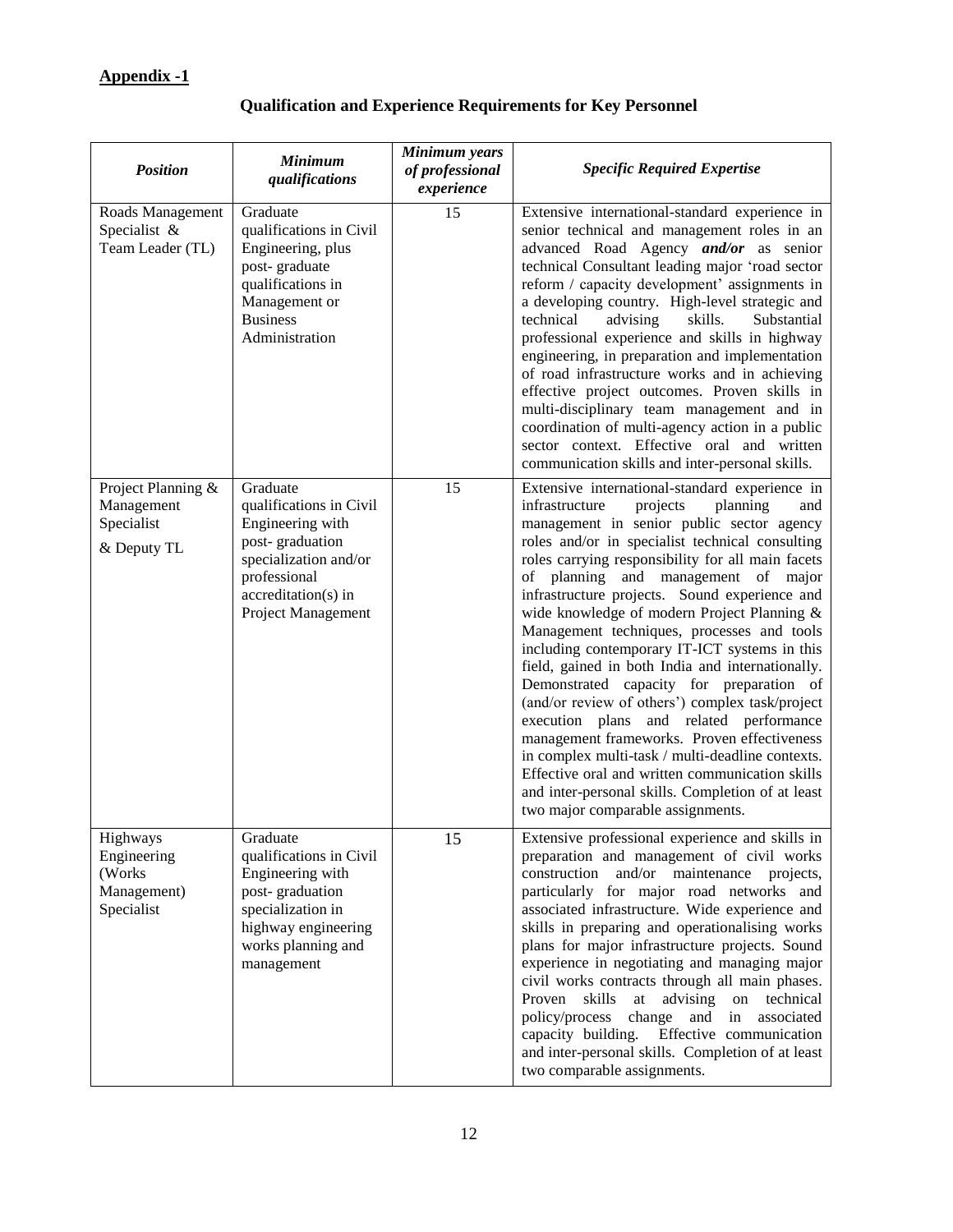| <b>Position</b>                                           | <b>Minimum</b><br>qualifications                                                                                                                                                                                                                                | Minimum years<br>of professional<br>experience | <b>Specific Required Expertise</b>                                                                                                                                                                                                                                                                                                                                                                                                                                                                                                                                                                                                                                                                                                                                                                                                                 |
|-----------------------------------------------------------|-----------------------------------------------------------------------------------------------------------------------------------------------------------------------------------------------------------------------------------------------------------------|------------------------------------------------|----------------------------------------------------------------------------------------------------------------------------------------------------------------------------------------------------------------------------------------------------------------------------------------------------------------------------------------------------------------------------------------------------------------------------------------------------------------------------------------------------------------------------------------------------------------------------------------------------------------------------------------------------------------------------------------------------------------------------------------------------------------------------------------------------------------------------------------------------|
| Domain Specialist<br>(Public Works<br>Department<br>(PWD) | Graduate in any<br>relevant field or<br>discipline of $(e.g.)$<br>Administration,<br>Management &/or<br>Engineering, with<br>additional higher-level<br>qualifications and/or<br>professional<br>accreditations relevant<br>to PWD functions also<br>desirable. | 15                                             | Extensive experience serving in senior roles in<br>India's public sector at state and/or national<br>levels, preferably in organizations having a<br>blend of technical, administrative, operational<br>and service responsibilities such as PWDs.<br>Wide direct experience and skills in the typical<br>policy, administrative and budgetary functions<br>and processes in the public sector in India,<br>particularly as these influence the development<br>and implementation of infrastructure projects<br>and works. Proven<br>ability to facilitate<br>improvement in agency processes, capacity,<br>performance and governance.<br>Sound inter-<br>personal skills, proven in complex public sector<br>environments. Effective oral<br>and<br>written<br>communication skills (fluent in both English<br>and local vernaculars preferred). |
| Procurement<br>Specialist                                 | Graduate<br>qualifications in Civil<br>Engineering plus<br>specialist professional<br>qualifications and/or<br>training in (works)<br>Procurement                                                                                                               | 12                                             | Sound comprehensive international-standard<br>skills and experience in the Procurement<br>aspects of project preparation and management<br>for<br>road<br>infrastructure<br>(works)<br>and/or<br>maintenance) projects. Sound knowledge and<br>experience of the FIDIC contract framework<br>and of current works procurement procedures<br>applicable<br>in<br>India.<br>and<br>processes<br>Demonstrated skills and capacity in preparing<br>Procurement<br>delivering<br>training.<br>and<br>Completion of at least one major similar<br>assignment in a developing country.                                                                                                                                                                                                                                                                    |
| Road Safety<br>Engineering<br>Specialist                  | Graduate<br>qualifications in Civil<br>Engineering, plus<br>specialist<br>qualifications and<br>training in Traffic &<br>Road Safety                                                                                                                            | 15                                             | Extensive international-standard experience and<br>skills in roads design, construction and<br>management, with current specialisation in road<br>and traffic safety engineering and operations<br>aspects in works project planning, design and<br>implementation. Experience in execution of<br>Road Infrastructure Safety 'audits'<br>and in<br>(RS)<br>Audit-based<br>engineering<br>preparing<br>mitigation measures and strategies.<br>Sound<br>knowledge<br>of contemporary<br>road<br>safety<br>engineering 'best practice'.<br>Demonstrated<br>skills at staff capacity building and training in<br>this field. Completion of at least one major<br>similar assignment in a developing country.                                                                                                                                           |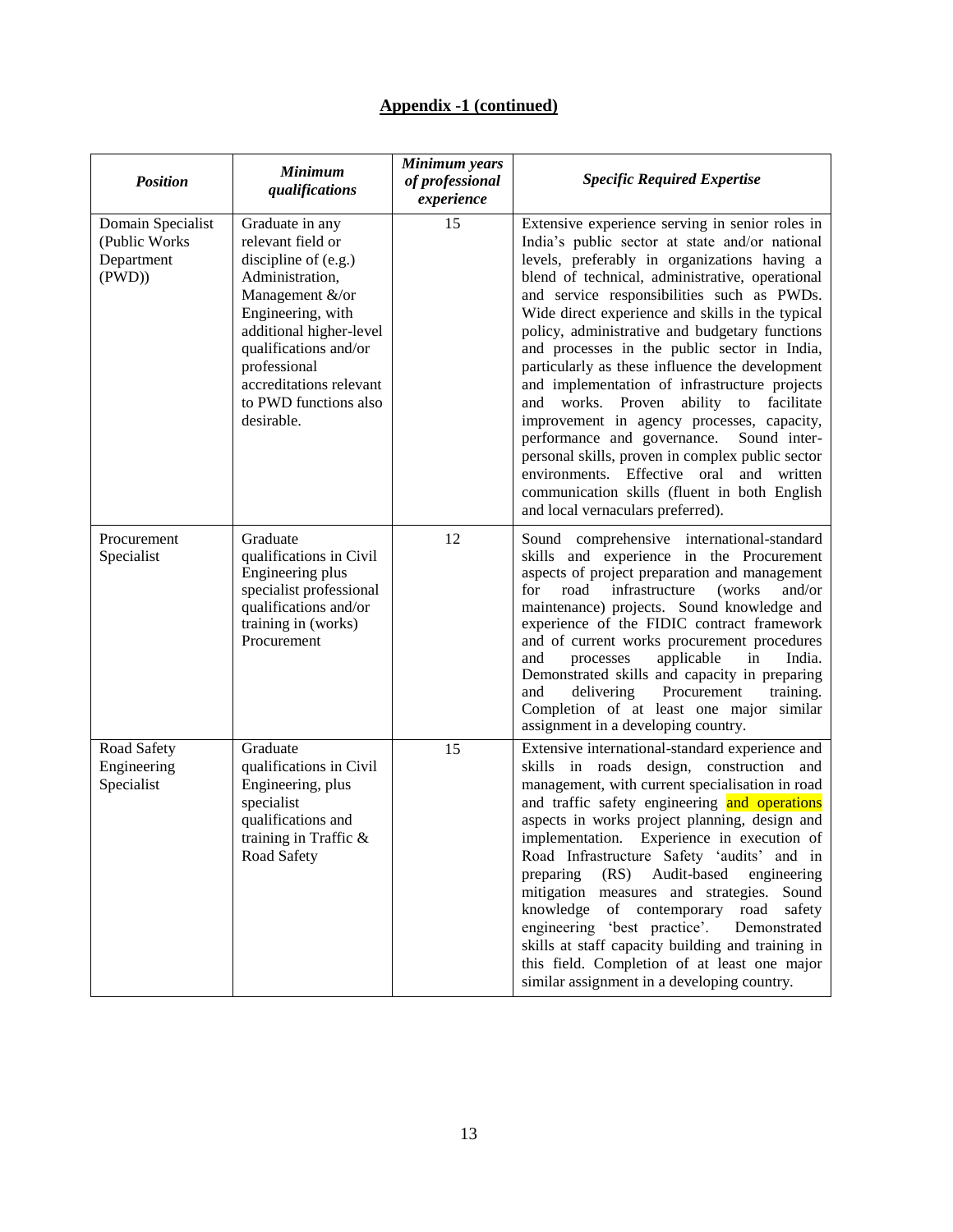| <b>Position</b>                                            | <b>Minimum</b><br>qualifications                                                                                                                                                                                                                                                    | Minimum years<br>of professional<br>experience | <b>Specific Required Expertise</b>                                                                                                                                                                                                                                                                                                                                                                                                                                                                                                                                                                                                                                                                                                                                                                                                                                                                                                                                  |
|------------------------------------------------------------|-------------------------------------------------------------------------------------------------------------------------------------------------------------------------------------------------------------------------------------------------------------------------------------|------------------------------------------------|---------------------------------------------------------------------------------------------------------------------------------------------------------------------------------------------------------------------------------------------------------------------------------------------------------------------------------------------------------------------------------------------------------------------------------------------------------------------------------------------------------------------------------------------------------------------------------------------------------------------------------------------------------------------------------------------------------------------------------------------------------------------------------------------------------------------------------------------------------------------------------------------------------------------------------------------------------------------|
| Environment<br>Management<br>Specialist                    | Graduate qualification<br>in Environment,<br>Environmental<br>Science &/or<br>Environmental<br>Engineering, with<br>professional<br>specialization in the<br>field of Environment<br>Management                                                                                     | 15                                             | Extensive experience and skills in assessing and<br>preparing management plans for environment<br>aspects of civil works projects, at both pre-<br>construction and implementation stages. Sound<br>experience in carriage of Environment (impact<br>screening and mitigation) responsibilities for<br>major road development and/or maintenance<br>projects. Proven skills in advising on strategy,<br>developing policy and processes and building<br>staff capacity for Environment Management<br>responsibilities in infrastructure works in India.<br>Effective inter-personal and communication<br>skills, with fluency in both English and local<br>vernaculars preferred. Completion of 2 similar<br>major assignments, preferably in India.                                                                                                                                                                                                                |
| Social (impact)<br>Management<br>Specialist                | Graduate<br>qualifications from a<br>leading institute /<br>university in Social<br>Sciences (sociology/<br>social work / social<br>planning, etc.) with<br>additional specialist<br>training and/or<br>qualifications relevant<br>to Social Impact<br>Assessment and<br>Management | 10                                             | Extensive experience and proven skills in<br>planning and conducting<br>Social Impact<br>assessments and mitigation action plans of<br>major infrastructure projects, including in<br>Resettlement & Rehabilitation (R&R) aspects.<br>At least 5 years' experience in advising on<br>departmental / agency development of policy,<br>processes and capacity for Social Management<br>and R&R responsibilities in major civil<br>engineering projects, particularly in the roads<br>sector. Sound knowledge of GOI and World<br>Bank policies, guidelines and/'best practices' in<br>the Social Management and R&R fields.<br>Experience in analysis of land records, in<br>participatory consultation for R&R activities<br>and in monitoring of land acquisition for works<br>projects. Sound communication and inter-<br>personal skills, preferably in both English and<br>local vernaculars. Completion of 2 similar<br>major assignments, preferably in India. |
| Quality Control /<br>Assurance (Civil<br>Works) Specialist | Graduate qualification<br>in Engineering with<br>specialization in Civil<br>Engineering, with<br>added professional<br>qualifications relevant<br>to (civil works)<br>Quality Control /<br>Assurance &/or<br>(civil works)<br><b>Materials Testing</b>                              | 12                                             | Extensive international-standard experience at<br>senior levels in Quality Control and Quality<br>Assurance for civil works (construction and/or<br>maintenance) operations, preferably in the<br>Expert knowledge and wide<br>roads sector.<br>experience in advising on and implementing<br>modern Quality Control and Quality Assurance<br>concepts, standards, methods and technology.<br>Extensive experience in policy development<br>and capacity building for works QC and QA<br>processes in public sector entities at HQ and<br>field levels. Effective communication and inter-<br>personal skills. Completion of at least two<br>major similar assignments.                                                                                                                                                                                                                                                                                             |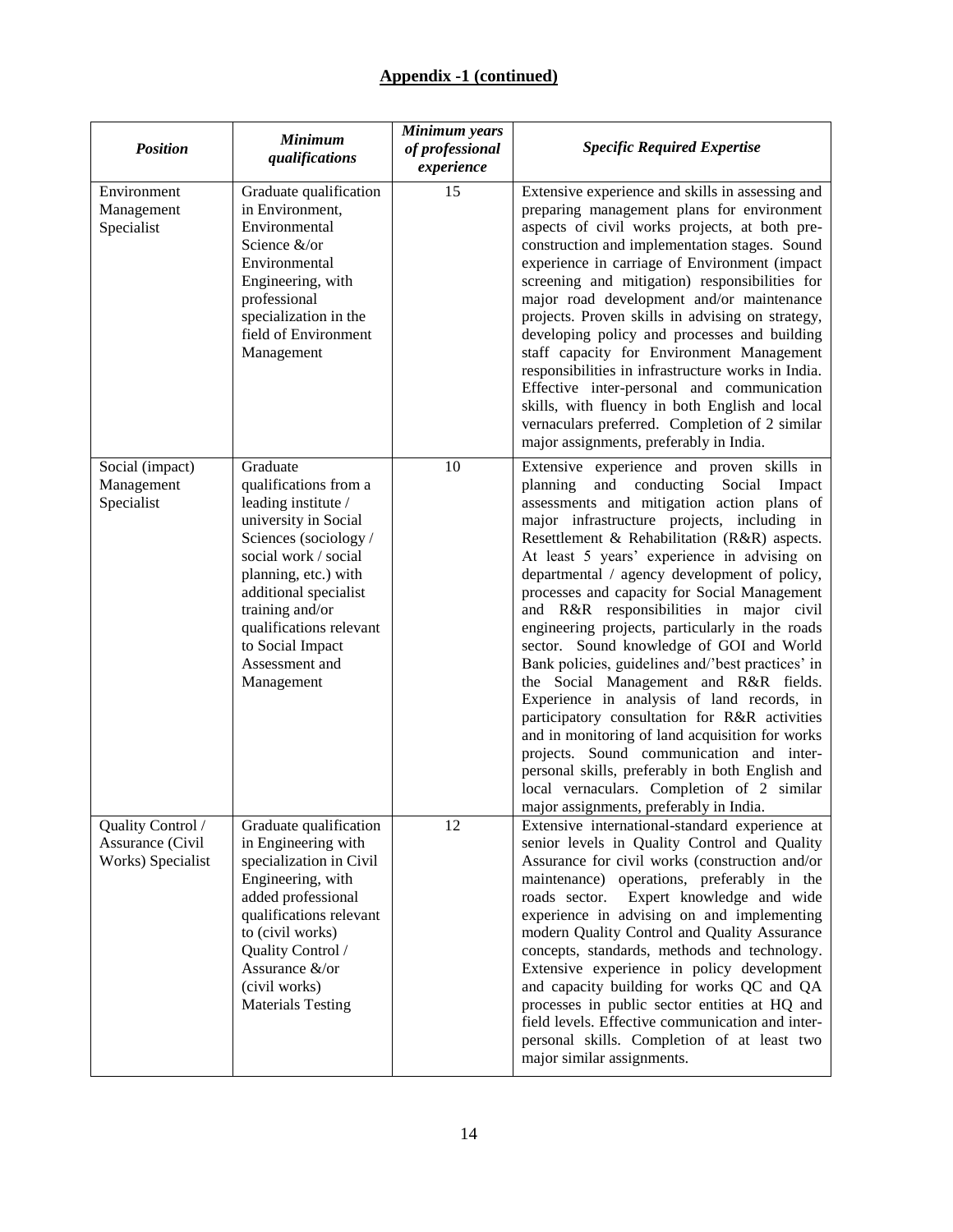| <b>Position</b>                                                              | <b>Minimum</b><br>qualifications                                                                                                                                                                                                     | Minimum years<br>of professional<br>experience | <b>Specific Required Expertise</b>                                                                                                                                                                                                                                                                                                                                                                                                                                                                                                                                                                                                                                                                                                                                                                                                                                                                  |
|------------------------------------------------------------------------------|--------------------------------------------------------------------------------------------------------------------------------------------------------------------------------------------------------------------------------------|------------------------------------------------|-----------------------------------------------------------------------------------------------------------------------------------------------------------------------------------------------------------------------------------------------------------------------------------------------------------------------------------------------------------------------------------------------------------------------------------------------------------------------------------------------------------------------------------------------------------------------------------------------------------------------------------------------------------------------------------------------------------------------------------------------------------------------------------------------------------------------------------------------------------------------------------------------------|
| Quality<br>Management<br>Specialist &<br><b>ISO</b> Certification<br>Adviser | Graduate qualification<br>in Engineering (or<br>equivalent), with<br>added professional<br>qualifications relevant<br>to (works) Quality<br>Management and/or<br>Quality Systems, plus<br>accreditation(s) in ISO<br>9001:2008 (Q M) | 15                                             | Substantial experience in senior technical roles<br>in modern Quality Control / Assurance<br>functions involving materials testing and works<br>monitoring for construction and maintenance of<br>physical infrastructure, preferably in the roads<br>sector. Proven expertise in advising on strategy,<br>policy and plans for QM capacity development<br>in major organizations at HQ and field levels.<br>Extensive experience and skills in advising on,<br>designing and facilitating ISO 9001:2008<br>certification programs in works Quality<br>Management.<br>Sound multi-disciplinary and<br>multi-cultural teamwork and inter-personal<br>skills. Effective communication skills, orally<br>and in writing (fluent in both English and local<br>vernaculars preferred). Completion of at least<br>one similar major assignment.                                                           |
| Senior Training &<br>H R D [Strategy &<br>Programs]<br>Specialist            | Graduate<br>qualifications in<br>Management,<br>Education, Business,<br>Engineering &/or<br>relevant Social<br>Sciences, with<br>specialization(s) in<br>Training, H R D,<br>Adult Learning or<br>equivalent                         | 15                                             | Extensive experience in managerial, advisory<br>and operational roles in modern Human<br>(HR)<br>Resources<br>Management,<br><b>HR</b><br>Development and staff Training functions.<br>Proven expertise (i) in developing strategic HR<br>models and strategies for large organizations<br>having specialized technical and<br>service<br>responsibilities influencing their HR priorities<br>and possible HRM / HRD solutions; (ii) in<br>design and execution of Training Needs<br>Assessments (TNAs) to inform HR strategy and<br>Training/HRD planning and (iii) in delivery of<br>TNA-based customized 'staff training and<br>development' programs and activities for both<br>industry and public sector needs. Effective<br>communication and inter-personal skills, with<br>fluency in English and local vernaculars<br>preferred. Completion of at least two similar<br>major assignments. |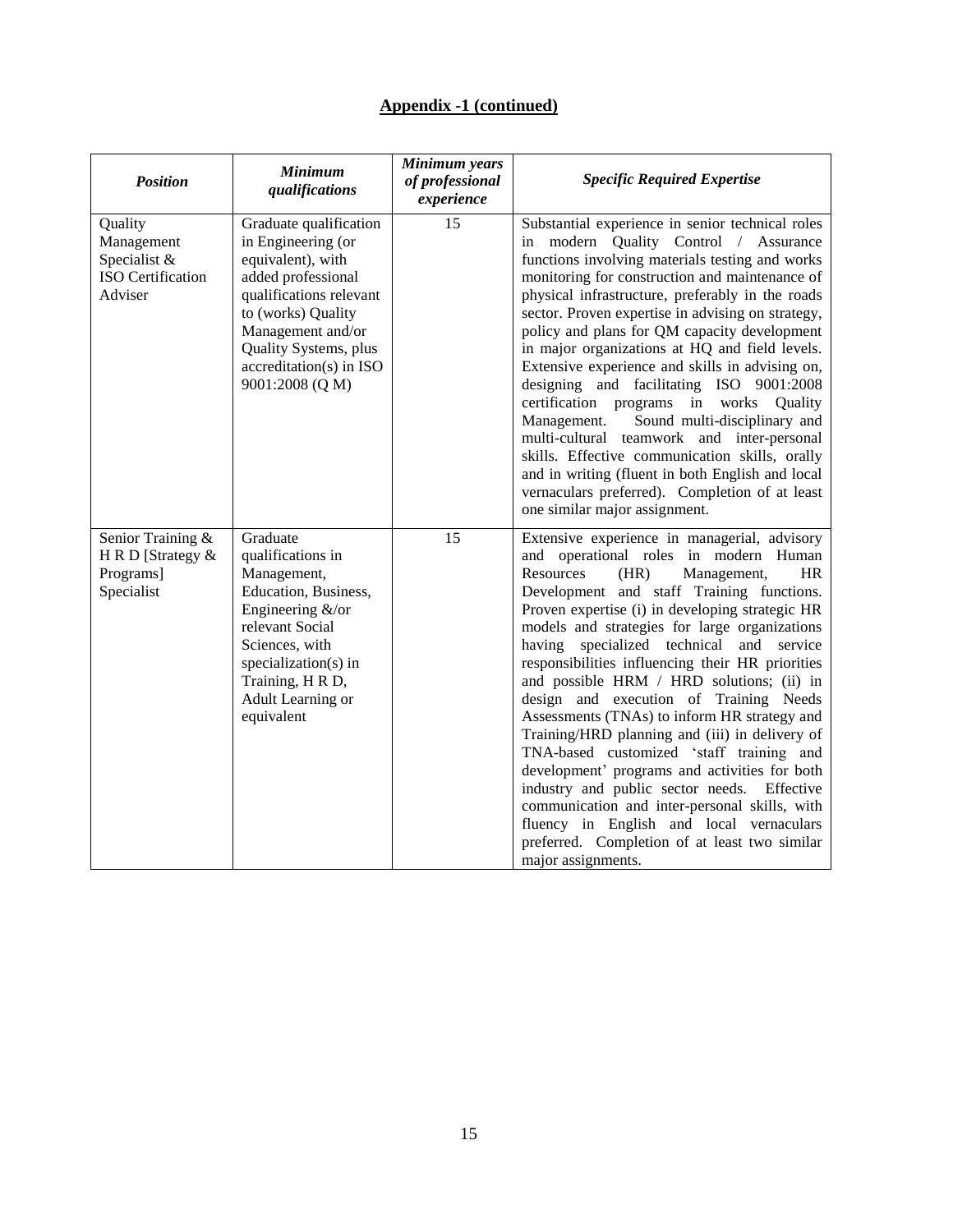| <b>Position</b>                                       | <b>Minimum</b><br>qualifications                                                                                                                                                                             | Minimum years<br>of professional<br>experience | <b>Specific Required Expertise</b>                                                                                                                                                                                                                                                                                                                                                                                                                                                                                                                                                                                                                                                                                                                                   |
|-------------------------------------------------------|--------------------------------------------------------------------------------------------------------------------------------------------------------------------------------------------------------------|------------------------------------------------|----------------------------------------------------------------------------------------------------------------------------------------------------------------------------------------------------------------------------------------------------------------------------------------------------------------------------------------------------------------------------------------------------------------------------------------------------------------------------------------------------------------------------------------------------------------------------------------------------------------------------------------------------------------------------------------------------------------------------------------------------------------------|
| Training (Program<br>Design & Delivery)<br>Specialist | Graduate<br>qualifications in<br>Management,<br>Education, Business,<br>Engineering &/or<br>relevant Social<br>Sciences, with<br>specialization(s) in<br>Training, H R D,<br>Adult Learning or<br>equivalent | 10                                             | Sound knowledge and expertise in modern staff<br>Training and HRD functions, methods and<br>operations. Direct experience in planning and<br>implementing agency-level Training Needs<br>Assessments (TNAs) and TNA-based staff<br>training and development programs, to meet<br>organizational 'capacity' and 'performance'<br>aims. Sound experience and skills in planning<br>and executing 'post-course' evaluation of staff<br>training results and impacts in organizational<br>capacity and in workplace performance,<br>preferably in India's public sector. Sound<br>communication, presentational<br>and<br>inter-<br>personal skills, with fluency in English and<br>local vernaculars preferred. Completion of at<br>least one major similar assignment. |
| Legal Specialist                                      | Graduate<br>qualifications in Law,<br>with post-graduation<br>specialization(s) in<br>Administrative Law<br>and/or Legislative<br>Drafting                                                                   | 15                                             | Extensive experience as legal practitioner in<br>public, administrative and contract law. Sound<br>knowledge and experience of India's legal<br>framework and processes, particularly as this<br>relates to change in public legislation, statutes<br>and Rules affecting functions, responsibilities<br>and powers of public sector entities. Proven<br>skills at legal drafting in relation to preparation<br>legislative<br>amendments,<br>of<br>new<br>bills,<br>regulations, Rules, statutory notices and/or<br>Government Orders and announcements.                                                                                                                                                                                                            |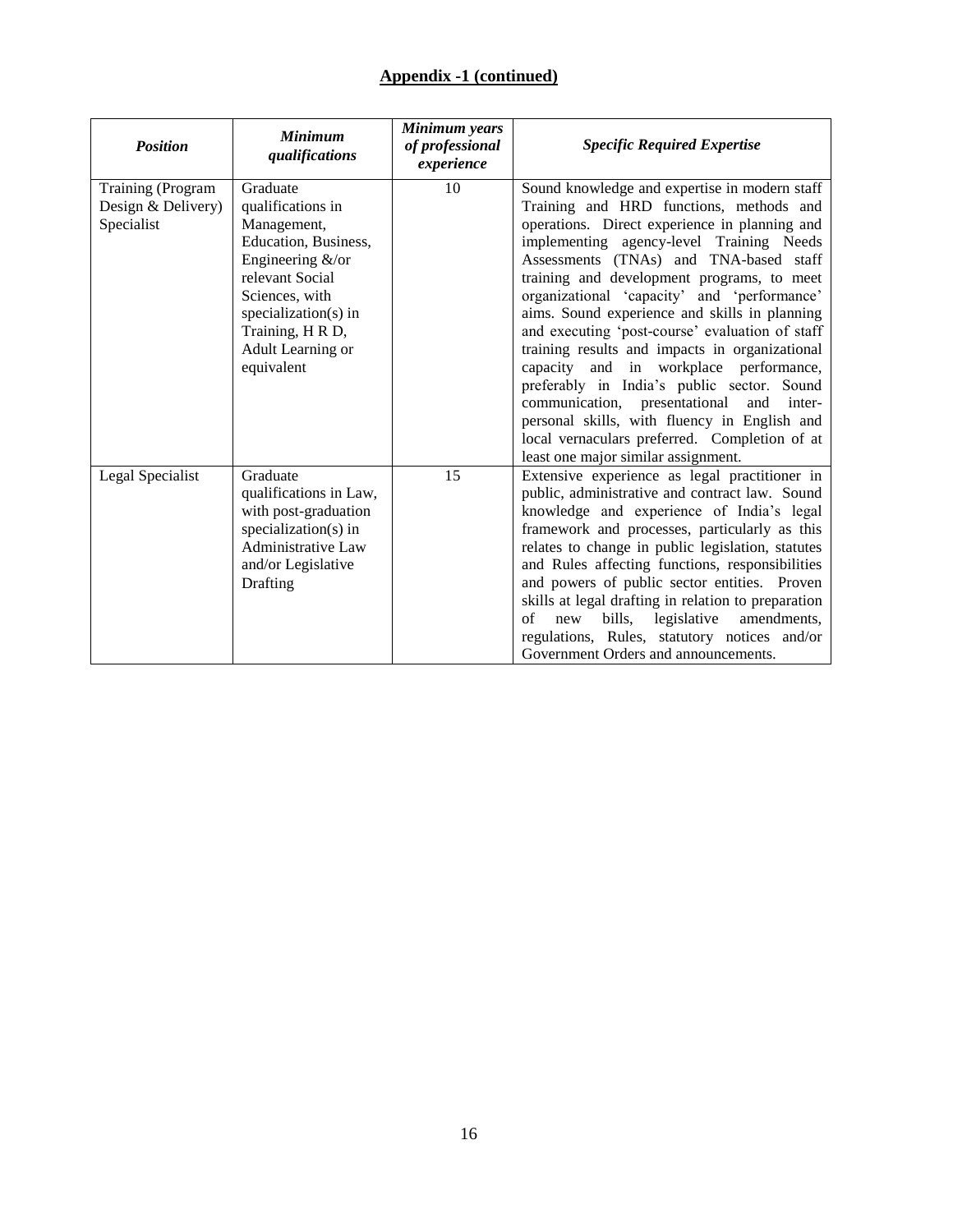## **APPENDIX – 2**

## **India: Second Gujarat State Highway Project (GSHP II) (P114827) Institutional Development Action Plan (IDAP)**

Management (summary-level) Matrix, based on GoG approvals of 2012

| S.<br>No.                                                                 | <b>Objective</b>                                                        | <b>Key Result(s) Expected</b>                                                                                                       |  |
|---------------------------------------------------------------------------|-------------------------------------------------------------------------|-------------------------------------------------------------------------------------------------------------------------------------|--|
|                                                                           | <b>Policy &amp; Planning</b>                                            |                                                                                                                                     |  |
| $\mathbf{1}$                                                              | Updated<br>long-term<br>state<br>policy<br>sector<br>road               | State Road Sector Policy (1996) comprehensively updated and published<br>by R&BD                                                    |  |
|                                                                           | framework                                                               | State 'road classification & responsibility' framework updated                                                                      |  |
| $\overline{2}$ .                                                          | Enhanced<br>state<br>road<br>network<br>planning<br>&                   | Comprehensive medium-term GOG roads master planning based on<br>transport and socio-economic developments and goals in Gujarat      |  |
|                                                                           | development                                                             | Pre-investment studies, network development plans and related policy /<br>institutional studies, completed                          |  |
| 3.                                                                        | GoG 'nodal capacity' for<br>roads PPP<br>policy<br>and<br>management    | Lead capacity established in R&BD / GSRDC for state-level roads PPP<br>policy development, monitoring and implementation assistance |  |
|                                                                           | Dedicated<br>for<br>capacity                                            | GOG 'Project Steering Committee' established                                                                                        |  |
| 4.                                                                        | Road<br><b>Safety</b><br>policy,                                        | State 'lead agency' functions and capacity in place                                                                                 |  |
|                                                                           | strategy & action                                                       | Determination of medium-term state Road Safety Management policy,<br>strategy and priorities                                        |  |
|                                                                           | Effective<br>sector                                                     | Medium-term GOG-endorsed GAAP underway*                                                                                             |  |
| mechanisms and capacity<br>5.<br>for<br>governance<br>&<br>accountability |                                                                         | R&BD-wide Monitoring & Evaluation (M&E) process and Performance<br>Management tools in place                                        |  |
| <b>R&amp;BD's-Operational Capacity Development</b>                        |                                                                         |                                                                                                                                     |  |
|                                                                           | Strengthened<br>sector<br>functions and capacity for                    | Capacity-building / training for QC Wing functions and accountabilities<br>in R&BD works, completed                                 |  |
| 6.                                                                        | <b>Quality</b><br><b>Control</b><br>&<br><b>Management</b>              | Upgraded / new technology for field QC testing deployed by QC Wing /<br>GERI (with staff training)                                  |  |
|                                                                           |                                                                         | Pilot ISO 'QM' Certification program completed                                                                                      |  |
| 7.                                                                        | Enhanced<br>R&BD<br>capacities<br>project<br>in                         | E&SM Cell re-staffed and operational in R&BD with updated functions /<br>policies and dedicated resources                           |  |
|                                                                           | planning, design, road<br>safety, environment &<br>social<br>management | Training-supported and phased 'mainstreaming' of E&SM functions and<br>processes, R&BD-wide                                         |  |
|                                                                           | (E&SM),<br>pre-<br>construction actions and                             | Integration in 'mainstream' R&BD functions of activity progress / M&E<br>/ performance reporting                                    |  |
|                                                                           | contract management                                                     | Training-supported capacity building in R&BD in road safety<br>engineering concepts / standards / skills                            |  |
|                                                                           |                                                                         | Enhanced capacity and resources of R&BD in Design and Design-                                                                       |  |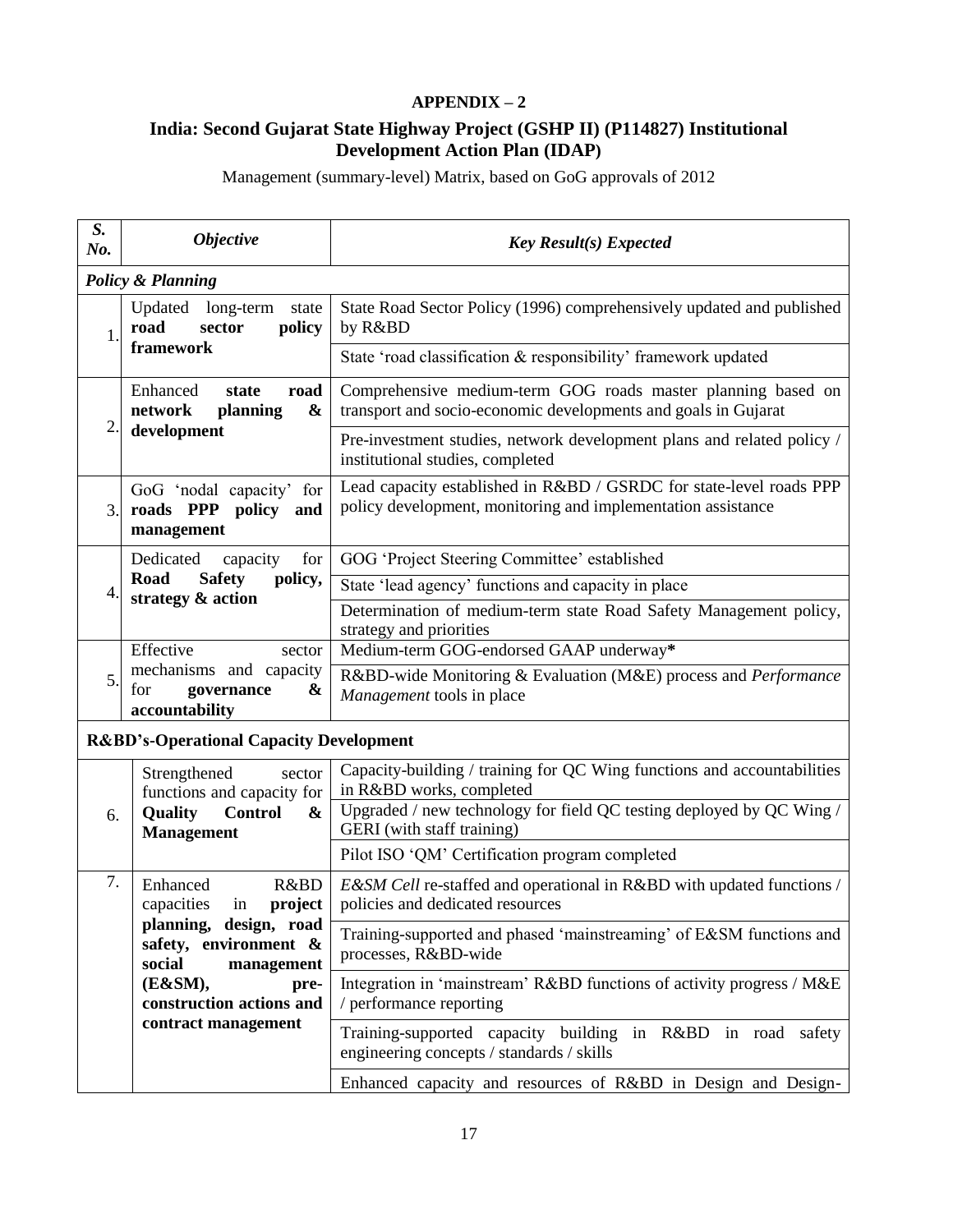|     |                                                                                                                                     | review functions at HQ level                                                                                                                                                                                                                            |
|-----|-------------------------------------------------------------------------------------------------------------------------------------|---------------------------------------------------------------------------------------------------------------------------------------------------------------------------------------------------------------------------------------------------------|
|     |                                                                                                                                     | Enhanced capacity of R&BD staff in works project planning and in<br>managing pre-construction activities                                                                                                                                                |
|     |                                                                                                                                     | Training-supported R&BD-wide implementation of standard Project<br>Management system and guidelines                                                                                                                                                     |
|     |                                                                                                                                     | Training-supported R&BD-wide strengthening of works Contract<br>Management process and skills                                                                                                                                                           |
| 8.  | Updated framework of<br>Works<br>policies,<br>authority & rules                                                                     | Comprehensively updated R&BD works Code & Manual (with new<br>Safety and E&SM sections) endorsed by GoG and published                                                                                                                                   |
| 9.  | Strengthening of R&BD<br><b>Wings</b><br>capacities,<br>services<br>delivery<br>&                                                   | Study for plans for key capacity and performance improvements in main<br>R&BD Wings, completed.                                                                                                                                                         |
|     | governance                                                                                                                          | Major study-based action plans being implemented                                                                                                                                                                                                        |
| 10. | Enhanced R&BD<br>staff<br><b>Training</b><br>&<br><b>Development</b><br>program<br>scope and delivery                               | Updating of RBD 'core skills / capacities' training policy and program<br>planning for new and ongoing priorities in knowledge, skills and<br>'awareness' fields Enhanced R&BD staff Training Program underway                                          |
|     |                                                                                                                                     |                                                                                                                                                                                                                                                         |
| 11. | R&BD-centered<br><b>HR</b><br><b>Planning</b><br>&<br><b>Management Strategy in</b>                                                 | Study-based development and implementation of new R&BD strategy<br>for HR 'demand, supply and development' management in key staffing<br>categories                                                                                                     |
|     | place                                                                                                                               | 'Pilot' of 'twinning' and 'staff interchange' programs with overseas<br>advanced roads agencies, underway                                                                                                                                               |
| 12. | Ongoing<br>expertise/<br>knowledge transfer on<br>'best practice' in roads                                                          | Study-based initiation with collaborating faculties and institutes of<br>'pilot' sector program of local Seminars / Workshops on advanced<br>roads management topics featuring internationally-experienced experts                                      |
|     | management                                                                                                                          | Initiation of ongoing R&BD access to and selective participation in<br>international apex professional associations/bodies, aligned with the<br>R&BD sector role and its strategic HRD aims                                                             |
|     | <b>Knowledge Building</b>                                                                                                           |                                                                                                                                                                                                                                                         |
| 13. | Enhanced<br><b>Engineering</b><br><b>Staff</b><br>(ESC)<br><b>College</b><br>responsibility,<br>scope,                              | Study (with regard to SPIPA model and experiences) on re-development<br>of ESC business plan/strategy, collaborative linkages and funding, to<br>meet evolving sector / industry HRD needs and priorities, completed                                    |
|     | capacity<br>and<br>sector<br>linkages                                                                                               | Study-based re-development of ESC underway                                                                                                                                                                                                              |
| 14. | Enhanced<br>Gujarat<br><b>Research</b><br><b>Engineering</b><br>Institute (GERI) sector<br>role / scope / services and              | Study on re-development strategy / options for enhanced sector role for<br>Gujarat Engineering Research Institute (GERI) in Works Quality<br><b>Research &amp; Testing</b> (maybe Center Of Excellence)<br>Study-based re-development of GERI, underway |
|     | capacity                                                                                                                            |                                                                                                                                                                                                                                                         |
| 15. | Fostering<br>sector-wide<br>advances<br>in<br>road<br>infrastructure planning,<br>design, management and<br>governance<br>concepts, | Study-based preparation of development plan for Center/s Of Excellence<br>for (e.g.) <b>Road &amp; Bridge Design Innovation</b> and<br><b>Construction</b><br><b>Management</b>                                                                         |